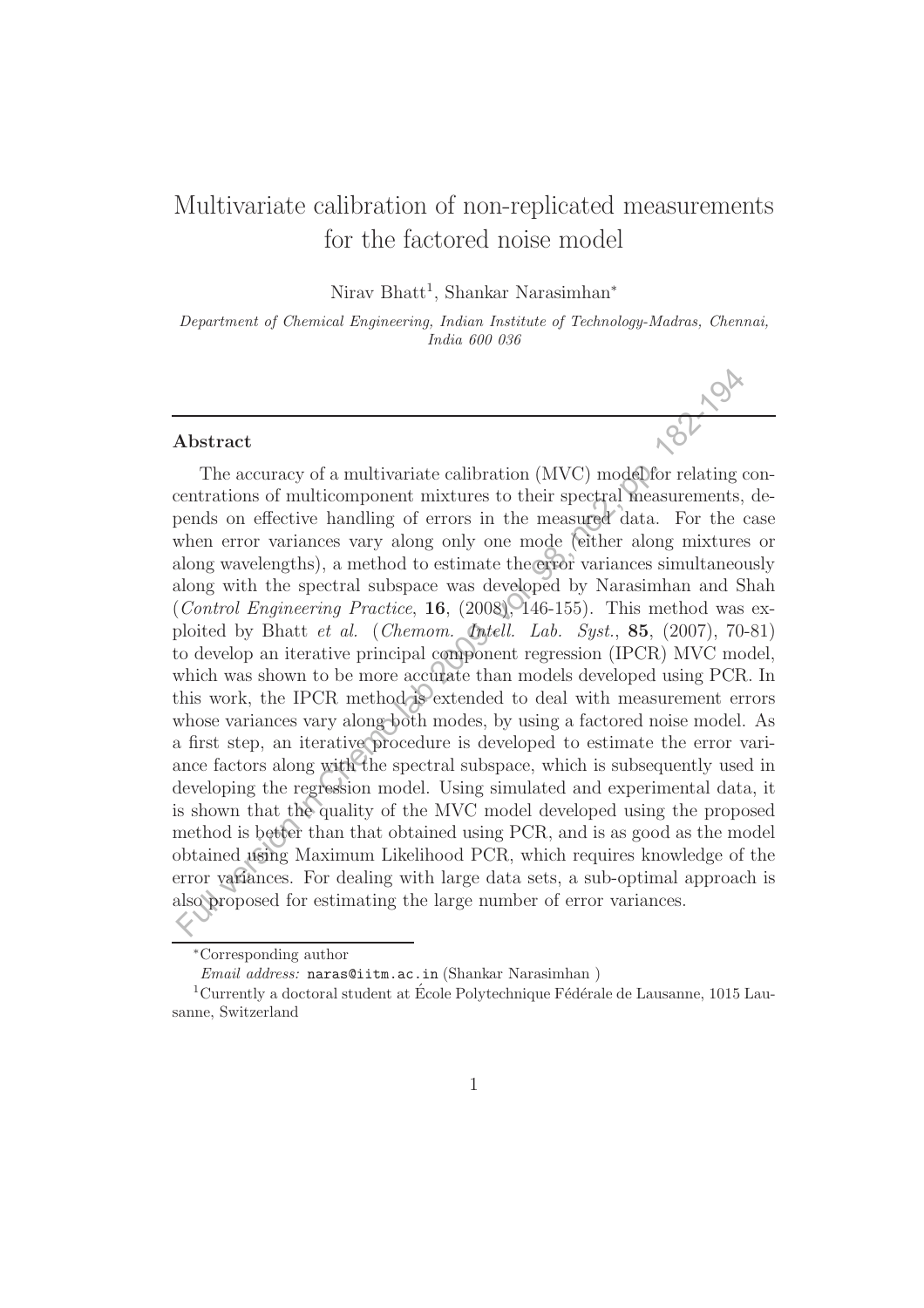# Key words:

Multivariate calibration; Principal component regression; Error covariance matrix; Factorial noise model; Heteroscedastic errors.

# 1. Introduction

Multivariate calibration (MVC) methods are routinely used in analytical chemistry for the development of a predictive model relating properties of chemical mixtures such as concentrations to its spectroscopic measurements. The MVC methods include multiple linear regression (MLR), principal component regression (PCR), partial least-squares regression (PLS) etc. Among these, PCR is one of the widely used methods to develop a MVC model. PCR develops a MVC model using a two-step process. In the first step, principal component analysis (PCA) is used to estimate a lower dimension subspace from the spectroscopic data. The measured spectra are projected on to this estimated subspace, and the weights (scores) for representing the projections in terms of the basis for the estimated subspace are obtained. In the second step, a multivariate linear regression model is developed between the concentrations of the calibration mixtures and their scores. The developed MVC model can be used to predict the concentration of species for a new mixture from its measured absorbance spectra. members on the user-opment or a peartuce mode reading properlies<br>themical mixtures such as concentrations to its spectroscopic measurement<br>The MVC methods include multiple linear regression (PLSP<sub>C</sub>etc. Am<br>hese, PCR is on

If the error variances change along only one mode, that is, the error variances change with respect to mixtures or with respect to wavelengths, then it is known that the optimal spectral subspace can be obtained by first transforming the measured data using the inverse of the cholesky factor of the error covariance matrix and applying PCA to these transformed measurements [3]. It may be noted, that if the errors are uncorrelated, then the error covariance matrix is diagonal and this transformation is identical to a specific scaling of the measured data. Cochran and Horne [4] developed a statistically weighted principal component analysis (SWPCA) method using a scaling technique, when the error variances vary with respect to samples as well as wavelengths. A simplified model of the error variances is assumed in this approach by expressing the variance of measurement error of a sample i at a specific wavelength j as a product of two factors. The first factor is the contribution from mixture  $i$  which is same for the absorbances at all wavelengths in this mixture, and the second factor is the contribution from wavelength  $j$  which is same for the absorbance measurements at this wavelength in all mixtures. This type of model for error variances is denoted as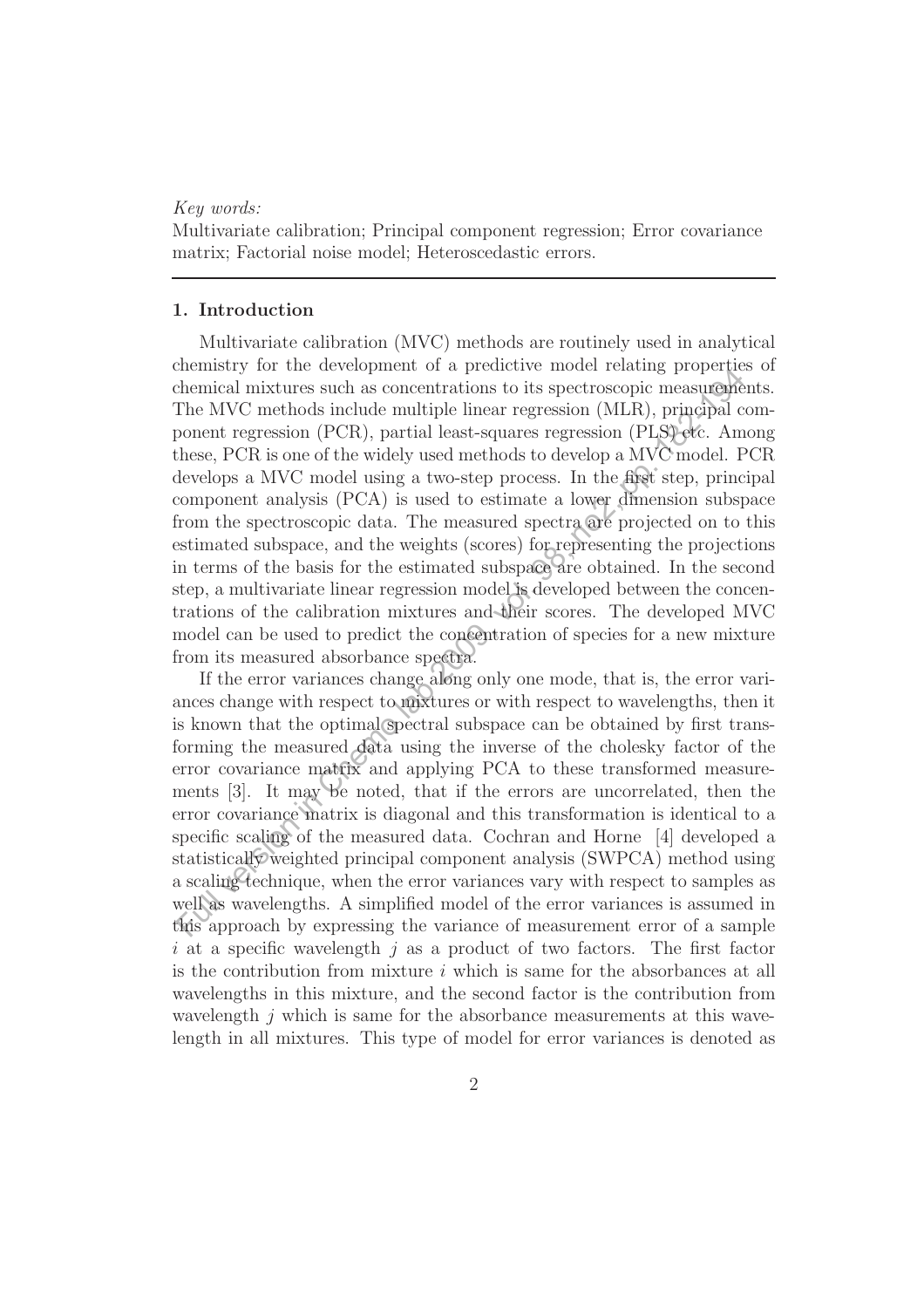the factored noise model. In the SWPCA method, both the rows and the columns of the noisy data matrix are scaled using a priori diagonal scaling matrices, whose elements are the square root of the factors of the noise variances, before applying PCA. A further interesting feature of these methods applied to scaled/transformed data is that they give rise to a specific pattern of eigenvalues, which can be used to estimate the true rank of data matrix and the true subspace.

For more general noise models, Wentzell et al. [5] developed a method called maximum likelihood PCA (MLPCA), which incorporates information of measurement error variances to obtain a better estimate of the true subspace. MLPCA can be viewed as an iterative method which transforms the subspace identified by PCA iteratively to obtain the maximum likelihood estimates of variables. In contrast to SWPCA, MLPCA can deal with errors which have different variances (heteroscedastic errors) and which may be correlated. Using MLPCA as the first step of PCR, Wentzell *et al.* [6] developed a maximum likelihood PCR (MLPCR) calibration model, which has better prediction accuracy as compared to the PCR model. For more general roses modes, versione in the polynomic Full and the maximum likelihood PCA (MLPCA), which incorporates information frameword of the and the space. MLPCA can be viewed as an iterative method which transfor

SWPCA and MLPCA (and consequently MLPCR) require complete information about the error variances to be specified a priori. Such information can be obtained by performing replicate experiments for all measurements and estimating the error variances from the sample variances. In many situations, replicate measurements may cost significant resources and time. If the measurement error variances and covariances can be estimated from nonreplicated noisy data along with the true subspace, the cost and time required for performing replicate measurements can be saved.

Narasimhan and Shah [1] developed a new method called iterative principal component analysis (IPCA) which can estimate simultaneously the error covariance matrix and the true subspace from non-replicated measurements for a particular noise model. In this method, it is assumed that the error variances can vary along only one mode. IPCA employs an iterative procedure combining PCA with maximum likelihood estimation (MLE) estimation of the error variances. Similar to SWPCA, IPCA uses the error variances to scale the measurements prior to applying PCA to estimate the true data subspace. It can be regarded as a special case of SWPCA, in which the error variance factors along one mode are set equal to unity and the factors along the other mode are estimated. The dimension of the true data subspace is estimated by examining the singular values of the scaled data matrix. Recently IPCA has been used to develop a MVC model for non-replicated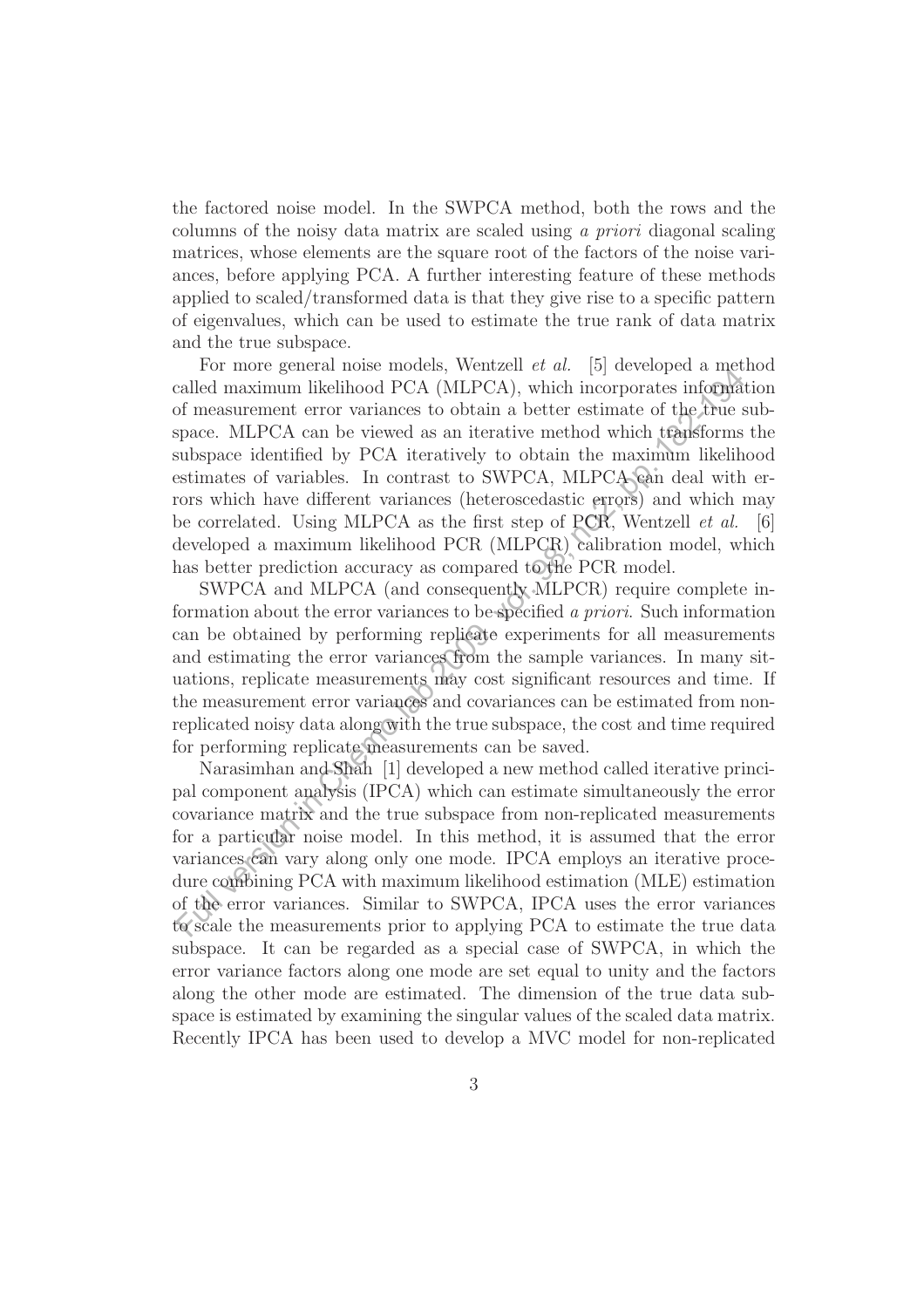measurements, which is known as iterative principal component regression (IPCR) [2]. It was demonstrated that MVC models built using IPCR has better prediction accuracy than PCR models.

Although, IPCR is a useful approach for developing accurate MVC models when replicate measurements are not available, the noise model assumed in IPCA is restrictive, since it assumes that error variances can vary along only one mode. It would be worthwhile to generalize this approach to the case of the factored noise model, which allows the error variances to vary along both modes. In this case, it is necessary to estimate the error variance factors of the factorial model simultaneously along with the true subspace from non-replicated measurements. In this paper, a new approach referred to as Iterative Weighted Principal Component Analysis (IWPCA) is proposed for this purpose. Using IWPCA as the first step, a method known as iterative Weighted Principal Component Regression (IWPCR) is also proposed for developing a MVC model and its prediction accuracy is compared with other MVC approaches. Full version and the matter of matter and the same that the same the same the same of the factorial model simultaneously along with the true subspace of the factorial model simultaneously along with the true subspace for t

Section 2 describes the theoretical development of IWPCA and IWPCR. The predictive ability of the developed MVC model using IWPCR is evaluated on simulated as well as experimental data sets. In Section 3, a description of simulated data sets and experimental data sets is provided. The quality of IWPCR calibration model is compared with PCR and MLPCR in Section 4. The main contributions of this paper are summarized in Section 5.

# 2. Theory

In the development of a MVC model using PCR, the first step is to estimate the true data subspace from the noisy measurements. Principal Components Analysis (PCA) is a widely used technique for this purpose. There are several variants of PCA depending on the assumptions made regarding the errors in the measurements. Table 2 gives a summary of the various methods and assumed structure of measurement error variances and their availability. The method IWPCA listed in the last row of this table is the one proposed in this paper.

The IWPCA method proposed in this paper is an approach for estimating the true data subspace from noisy measurements, while simultaneously estimating error variances for a factorial noise model. The development of this method combines ideas from the SWPCA method developed by Cochran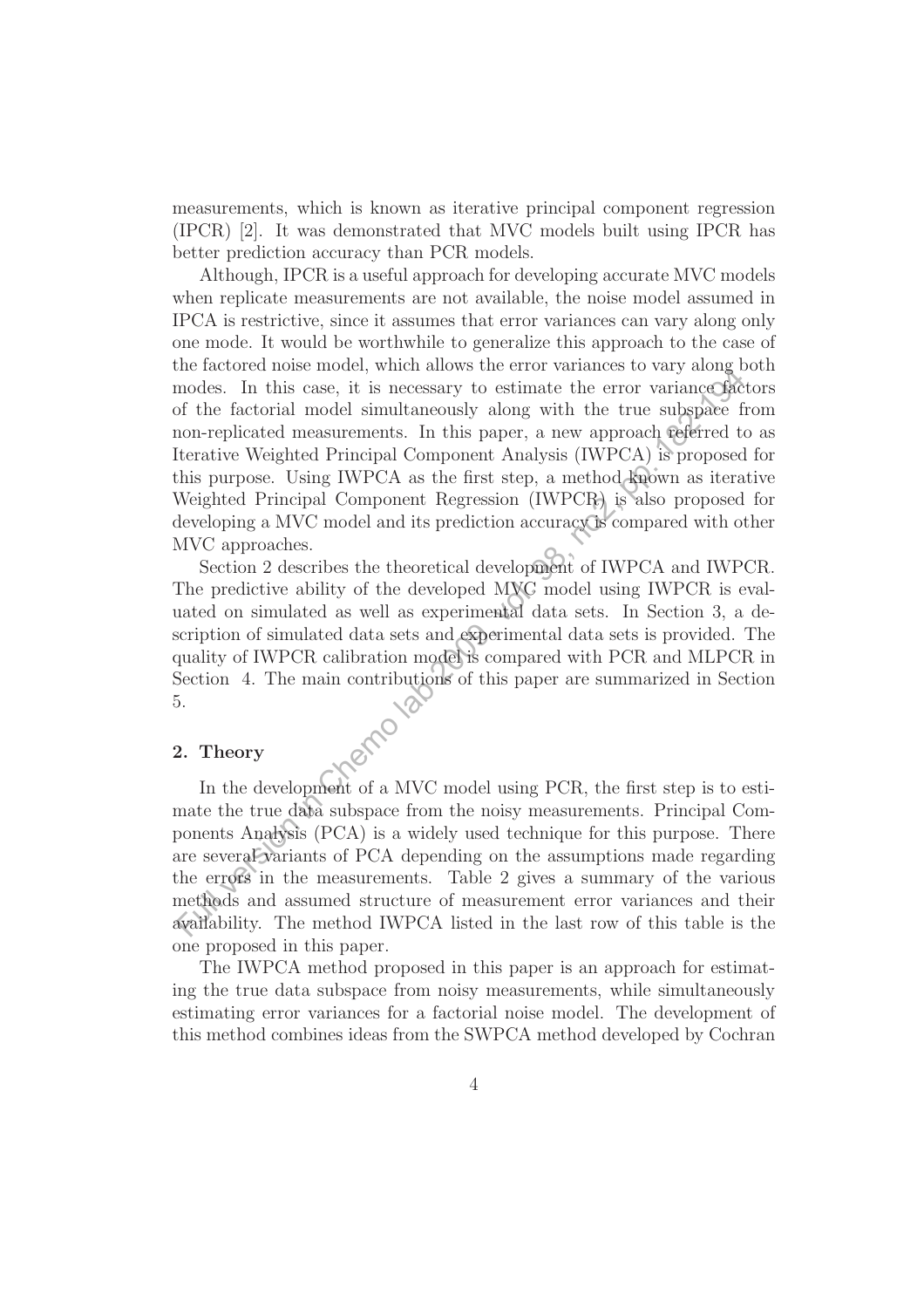Table 1: Summary of different PCA variants corresponding to different measurement error variance models

| Table 1: Summary of different PCA variants corresponding to different measurement error<br>variance models |                   |                                              |                                                                                                   |  |  |  |
|------------------------------------------------------------------------------------------------------------|-------------------|----------------------------------------------|---------------------------------------------------------------------------------------------------|--|--|--|
|                                                                                                            |                   |                                              |                                                                                                   |  |  |  |
| Sr.                                                                                                        | Name of           | Error variance                               | Comment                                                                                           |  |  |  |
| No.                                                                                                        | method            | structure                                    |                                                                                                   |  |  |  |
| $\mathbf{1}$                                                                                               | <b>PCA</b>        | $\sigma_{ij}^2 = \sigma^2$                   | Measurement errors are independent                                                                |  |  |  |
|                                                                                                            |                   |                                              | and identically distributed                                                                       |  |  |  |
| $\overline{2}$                                                                                             | <b>SWPCA</b>      | $\sigma_{ij}^2=x_iz_j$                       | Each error variance is a product                                                                  |  |  |  |
|                                                                                                            |                   |                                              | of two factors $x_i$ and $z_j$                                                                    |  |  |  |
|                                                                                                            |                   |                                              | $x_i$ =factor accounts for variable direction                                                     |  |  |  |
|                                                                                                            |                   |                                              | $z_j$ =factor accounts for observation direction                                                  |  |  |  |
| 3                                                                                                          | <b>MLPCA</b>      | $\sigma_{ij}^2$                              | Errors may have different variances and maybe                                                     |  |  |  |
|                                                                                                            |                   |                                              | uncorrelated or correlated.                                                                       |  |  |  |
|                                                                                                            |                   |                                              | Error variances and covariances are available $a priori$                                          |  |  |  |
| $\overline{4}$                                                                                             | $I\overline{PCA}$ | $\sigma_{ij}^2 = \sigma_i^2$ or $\sigma_j^2$ | Errors vary along either variable direction                                                       |  |  |  |
|                                                                                                            |                   |                                              | or observation direction. Error variances are                                                     |  |  |  |
|                                                                                                            |                   |                                              | estimated from the data                                                                           |  |  |  |
| $\bf 5$                                                                                                    | <b>IWPCA</b>      |                                              | Error variances vary along variable and observation directions                                    |  |  |  |
|                                                                                                            |                   |                                              | Error variances are estimated from the data                                                       |  |  |  |
|                                                                                                            |                   |                                              |                                                                                                   |  |  |  |
|                                                                                                            |                   |                                              | $*\sigma_{ij}^2$ variance of error in measurement of variable <i>i</i> and observation <i>j</i> , |  |  |  |
|                                                                                                            |                   |                                              |                                                                                                   |  |  |  |
|                                                                                                            |                   |                                              |                                                                                                   |  |  |  |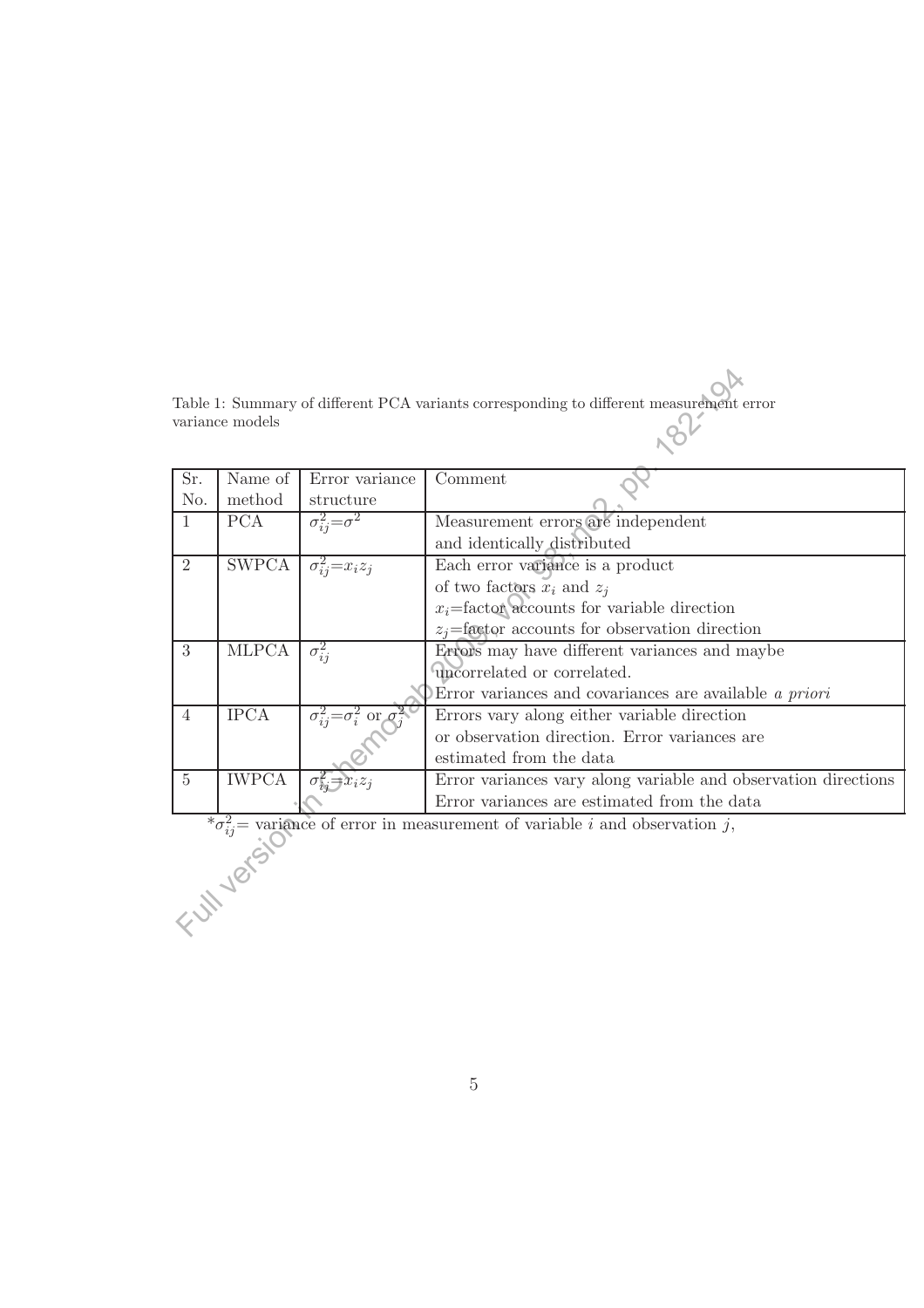and Horne [4] and the IPCA method developed by Narasimhan and Shah (2007).

# 2.1. Problem formulation

Let  $y^*(j)$ :  $m \times 1$  represent the true values of m variables at sampling instant  $j$ , which are linearly related by  $p$  independent equations:

$$
\mathbf{A}\mathbf{y}^*(j) = 0\tag{1}
$$

where **A**:  $(p \times m)$  is a constraint matrix. The rows of **A** form a basis for a p-dimensional subspace of  $\mathbb{R}^m$ , while the true data vectors span a  $(m - p)$ dimensional subspace of  $\mathbb{R}^m$ , orthogonal to the row space of  $\mathbb{A}$ . Measurements  $y(j)$  of all the variables corrupted by the random noises (errors) are available at each sampling instant  $j$ , and can be written as:

$$
\mathbf{y}(j) = \mathbf{y}^*(j) + \epsilon(j) \quad \text{(2)}
$$

For *n* such measurements,  $y(1), y(2),..., y(n),$  an  $(m \times n)$  data matrix Y can be defined as

$$
\mathbf{Y} = [\mathbf{y}(1), \mathbf{y}(2), \dots, \mathbf{y}(n)] = \mathbf{Y}^* + \boldsymbol{\epsilon}
$$
 (3)

In the case of spectroscopic data, element  $y_i(j)$  is the absorbance of a mixture i at wavelength j, and element  $\epsilon_i(j)$  is the random error in the absorbance measurement  $y_i(j)$ . Generally, the number of mixtures used in developing the calibration model is much less than the number of wavelengths at which the absorbances are measured. Thus the rank of the measured data matrix is m. where **A**:  $(p \times m)$  is a constraint matrix. The rows of **A** form a basis for-<br>o-dimensional subspace of **R**<sup>*m*</sup>, while the true data vectors span is (*m* -<br>dimensional subspace of **R**<sup>*m*</sup>, orthogonal to the row space of

In general, the errors in different measurements may have different variances and may also be correlated. In this paper, we consider the factored noise model for the random errors. This noise model assumes that the random errors have an expected value of zero and a variance given by.

$$
var(\epsilon_i(j)) = \sigma_{ij}^2 = x_i z_j \tag{4}
$$

where  $x_i$  and  $z_j$  are factors corresponding to contributions to the error variance from mixture  $i$  and wavelength  $j$ , respectively. The random errors are also assumed to be mutually independent and are also independent of the true values. The factored noise model allows the error variances to vary with respect to both mixtures and wavelengths, but imposes a structure by parameterizing them in terms of  $m + n$  factors.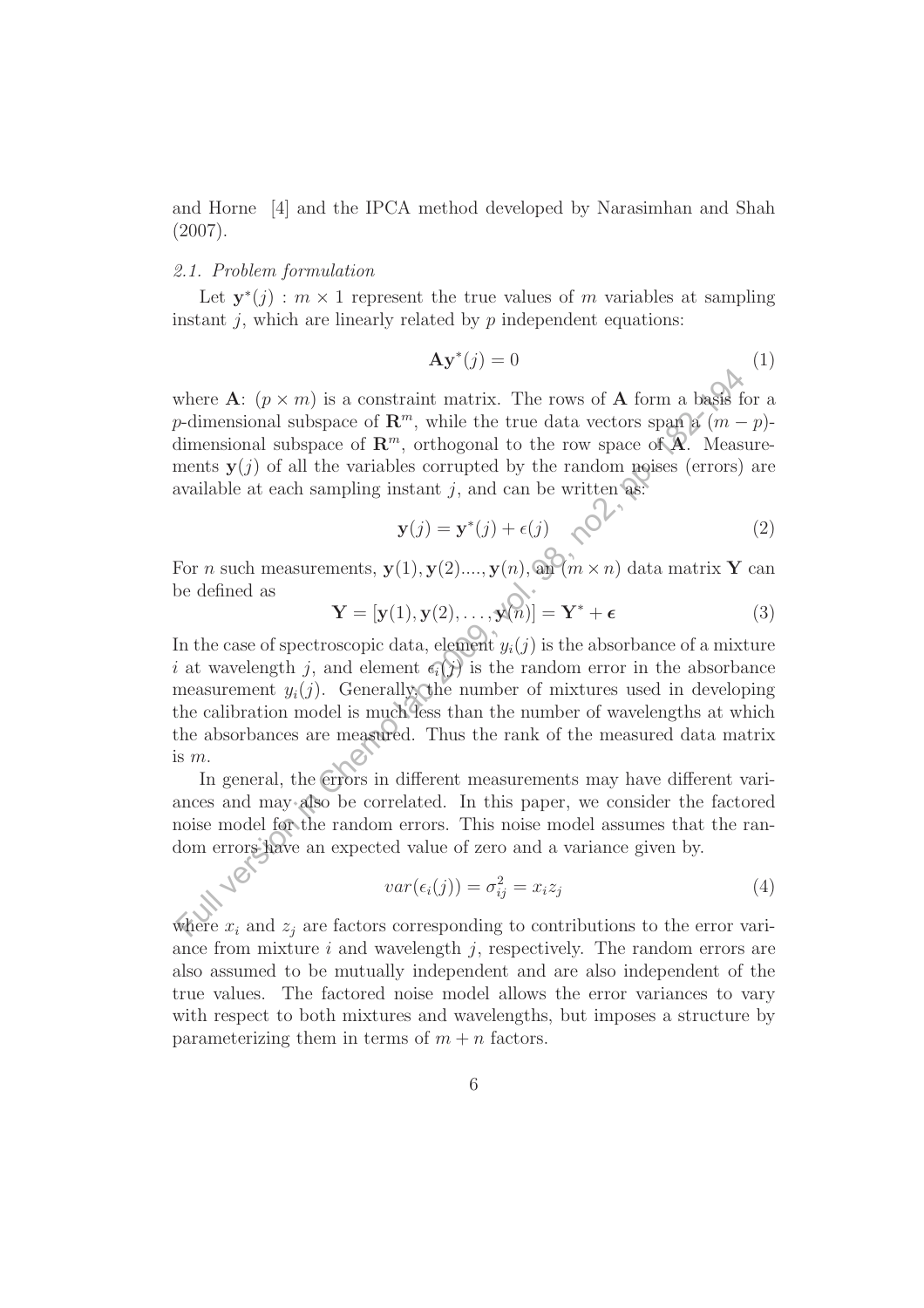The objective in this work is to simultaneously estimate the  $(m - p)$ dimensional subspace of  $\mathbb{R}^m$  in which the true data vectors lie, and the error variance factors from the measured data. In order to motivate our development, we first consider the case when the error variance factors are known and it is required to estimate a basis for the true data subspace. For this purpose the statistically weighted PCA method developed by Cochran and Horne [4] can be used, which is described in the following subsection.

# 2.2. Statistically weighted principal component analysis

The Statistically Weighted PCA (SWPCA) method developed in [4] applies PCA to appropriately weighted measurements in order to estimate the true data subspace. This method provides a consistent estimate of the true data subspace if the random errors in measurements follow the factored noise model. The method is described briefly in this section. 2.2. Statistically weighted principal component analysis<br>
The Statistically Weighted PCA (SWPCA) method developed in [4]<br>
plies PCA to appropriately weighted measurements in order to<br>
extract at a subspace. This method pr

Let two non-singular diagonal matrices, **B** and **D** be defined as:

$$
\mathbf{B} = diag(b_1, b_2, \ldots, b_m)
$$
  
\n
$$
\mathbf{D} = diag(d_1, d_2, \ldots, d_n)
$$
 (5)

Using the above matrices  $B$  and  $D$ , the weighted measurement matrix  $Y_w$  is defined as:

$$
\mathbf{Y}_w = \mathbf{B}\mathbf{Y}\mathbf{D} \tag{6}
$$

If the measurement error variances follow the factored noise model defined by 4, then by choosing the scaling matrices  $\mathbf{B} = (\mathbf{X})^{-1/2}$  and  $\mathbf{D} = (\mathbf{Z})^{-1/2}$ , Cochran and Horne [4] showed that the expected value of the covariance matrix  $\mathbf{Y}_w$  ( $\mathbf{M}_w$ ) is given by

$$
E(\mathbf{M}_w) = \left(\frac{1}{n}\right) \mathbf{X}^{-1/2} \mathbf{Y}^* \mathbf{Z}^{-1} \mathbf{Y}^* \mathbf{X}^{-1/2} + \mathbf{I}
$$
 (7)

It can be easily shown that  $E(\mathbf{M}_w)$  and the first term on the right hand side have the same eigenvectors. Since the true data lie in a  $m - p$  dimensional subspace of  $\mathbb{R}^m$ , the matrix in the first term of Eq. (7) has p zero eigenvalues, while the identity matrix in the second term has all eigenvalues equal to unity. Thus, the least p eigenvalues of  $E(\mathbf{M}_w)$  should be equal to 1. This implies, that by examining the pattern of eigenvalues of  $\mathbf{M}_w$ , the rank of true data matrix (the dimension of subspace in which the true data lies) can be determined. A basis for the true data subspace can be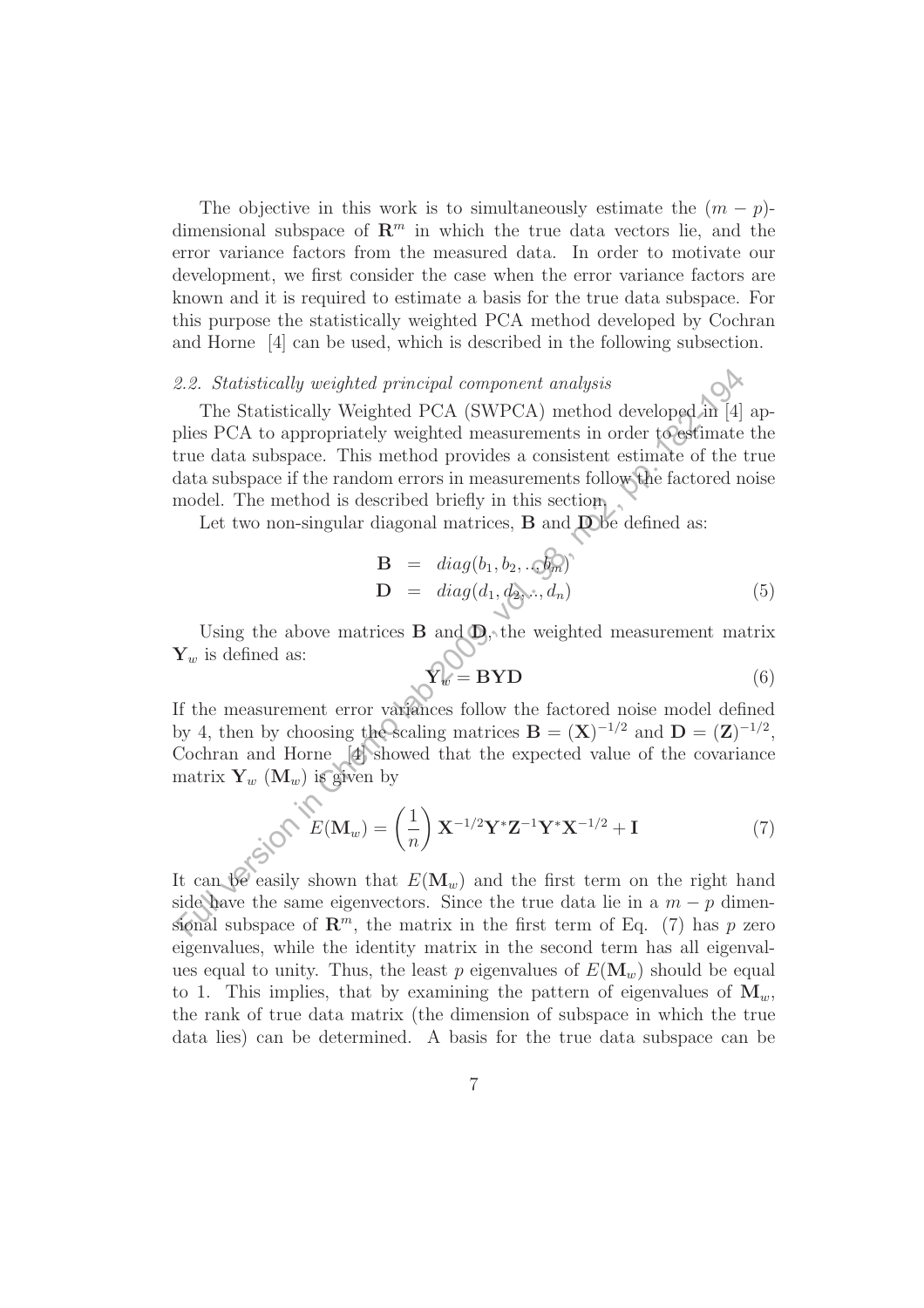obtained from the eigenvectors corresponding to the eigenvalues which are greater than unity. Cochran and Horne [4] assume that the factors of the error variances are known. Since such information regarding error variances are difficult to obtain or require repeated measurements to be made, it would be advantageous if these factors can be estimated without the need for replicate measurements. In the next section, a new method is proposed, which simultaneously estimates the factors  $x_i$  and  $z_j$  and the true data space.

# 2.3. Iterative weighted principal component analysis

Given measurements of a process which can be described by Eqs. (1) and 2), Narasimhan and Shah [1] developed a method called iterative PCA (IPCA) which can simultaneously estimate elements of error covariance matrix and the true data subspace. This method assumes that the error variances can vary only along either the sample direction or variables direction. Using, the estimated error variances, the measurements are scaled before applying PCA to estimate the true data subspace. The noise model assumed in IPCA is restrictive. A more general noise model should allow for different error variances for different measurements. However, this leads to a large number of variances  $(m \times n$  even for the case of uncorrelated errors) to be estimated from the data, which may not be possible due to limitations in computing power as well as on the total number of variances that can be estimated. A compromise solution is to make use of the factored noise model of Cochran and Horne [4]. Using this model, only  $(m+n)$  variances need to be estimated, which may be possible from non-replicated measurements. In this section, the mathematical details of the proposed method called iterative weighted PCA (IWPCA) are described. The proposed method combines concepts and ideas drawn from SWPCA and IPCA for simultaneously estimating the true data subspace and error variance factors of the factored noise model given by Eq. (4). Without loss of generality, instead of estimating a basis for the true data subspace, we will estimate a basis for the row space of the constraint matrix A, which is orthogonal to the true data subspace. 2.3. Iterative weighted principal component analysis<br>
Given measurements of a process which can be described by Res.<br>
IMPCA) which can simultaneously estimate elements of error covariance<br>
2012 (IPCA) which can simultaneo

We start with the assumption that the dimension  $p$  for the row space of constraints is known. An initial estimate of **A**, say  $\hat{A}^0$  is assumed to be available. Such an initial estimate can be obtained by applying PCA to the measurements and using the eigenvectors corresponding to the smallest  $p$ eigenvalues. The constraint residuals at each instant  $j$  are computed using the initial estimate  $\mathbf{\hat{A}}^0$  as

$$
\mathbf{r}(j) = \hat{\mathbf{A}}^0 \mathbf{y}(j) = \hat{\mathbf{A}}^0 \mathbf{y}^*(j) + \hat{\mathbf{A}}^0 \epsilon(j)
$$
 (8)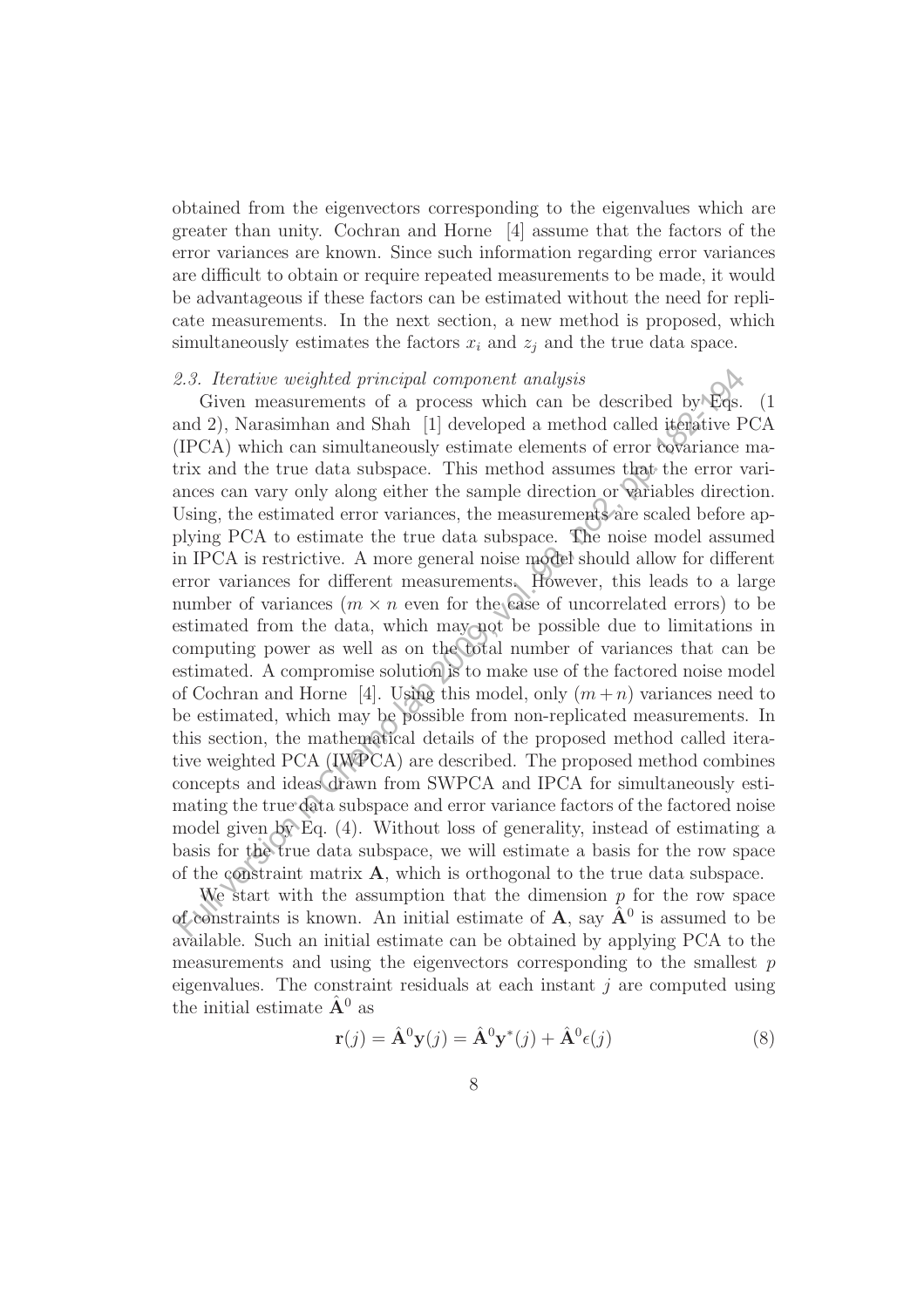In the next step, we attempt to estimate the factors of the error variances from the constraint residuals. If the estimated model  $\hat{A}^0$  for the row space of constraints is exact, then the weighted residuals  $\mathbf{r}(j)/z_i$  will be independently and identically distributed multivariate normal variables given by

$$
\mathbf{r}(j)/z(j) \sim \mathcal{N}(0, \hat{\mathbf{A}}^0 \Sigma (\hat{\mathbf{A}}^0)^T)
$$
 (9)

where  $\Sigma$  is a  $m \times m$  diagonal matrix whose diagonal elements are given by  $(x_1, x_2, \ldots, x_n)$ . Since the errors are independent, the likelihood function of  $\mathbf{r}(1)/z(1), \mathbf{r}(2)/z(2), \dots, \mathbf{r}(n)/z(n)$  can be constructed which can be maximized to obtain an estimate of the factors  $x_i$  and  $z_j$ . This leads to the following optimization function.

$$
\min_{x_i, z_j} n \log |\hat{\mathbf{A}}^0 \Sigma(\hat{\mathbf{A}}^0)^T| + \sum_{j=1}^n (\mathbf{r}(j)/z(j))^T (\hat{\mathbf{A}}^0 \Sigma(\hat{\mathbf{A}}^0)^T)^{-1} (\mathbf{r}(j)/z(j)) \qquad (10)
$$

The above non-linear optimization function is used to obtain the estimates of  $x_i$  and  $z_j$  factors. Positivity constraints can also be imposed on the estimated factors to ensure that the variances are positive. The number of variance factors that can be estimated using  $Eq_{\gamma}$  (10) depends on the rank of the sample covariance matrix of constraints residuals. For the case when the noise variances vary along only one mode, Narasimhan and Shah (2008) showed that the maximum number of elements of the error covariance matrix that can be estimated is  $p(p+1)/2$  where p is the rank of the constraint residuals covariance matrix. The limitation arises from the fact that we are estimating the error variances using the  $p(p+1)/2$  variances and covariances of the symmetric constraint residual covariance matrix. The same argument can be used using the sample covariance of the weighted constraint residuals even for the factored noise model. Thus, we can estimate the parameters of the factored noise model if  $m + n$  is less than or equal to  $p(p + 1)/2$ . by  $(x_1, x_2, \ldots x_n)$ . Since the errors are independent, the likelihood function  $f_1(1)/z(1), f(2)/z(2), \ldots, f(n)/z(n)$  can be constructed which can'be m<br>mized to obtain an estimate of the factors  $x_i$  and  $z_j$ . This obtain the col

The estimated error variance factors can be used for obtaining the weighted data matrix,  $\mathbf{Y}_w$ , defined by Eq. (6), by assigning  $\mathbf{B} = (\mathbf{X})^{-1/2}$  and  $\mathbf{D} =$  $(\mathbf{Z})^{-1/2}$ . PCA is applied to the weighted data matrix to get a new estimate of the constraint matrix. Let the notation  $[\mathbf{U}_w, \mathbf{S}_w, \mathbf{V}_w] = svd(\mathbf{Y}_w, m)$  be used to denote the truncated singular value decomposition of  $\mathbf{Y}_w$ , where  $\mathbf{U}_w$ is an  $m \times m$  matrix of left singular vectors,  $S_w$  is an  $m \times m$  diagonal matrix containing m non-zero singular values ordered from the largest to the smallest, and  $V_w$  is an  $m \times n$  matrix of right singular vectors. Using this, the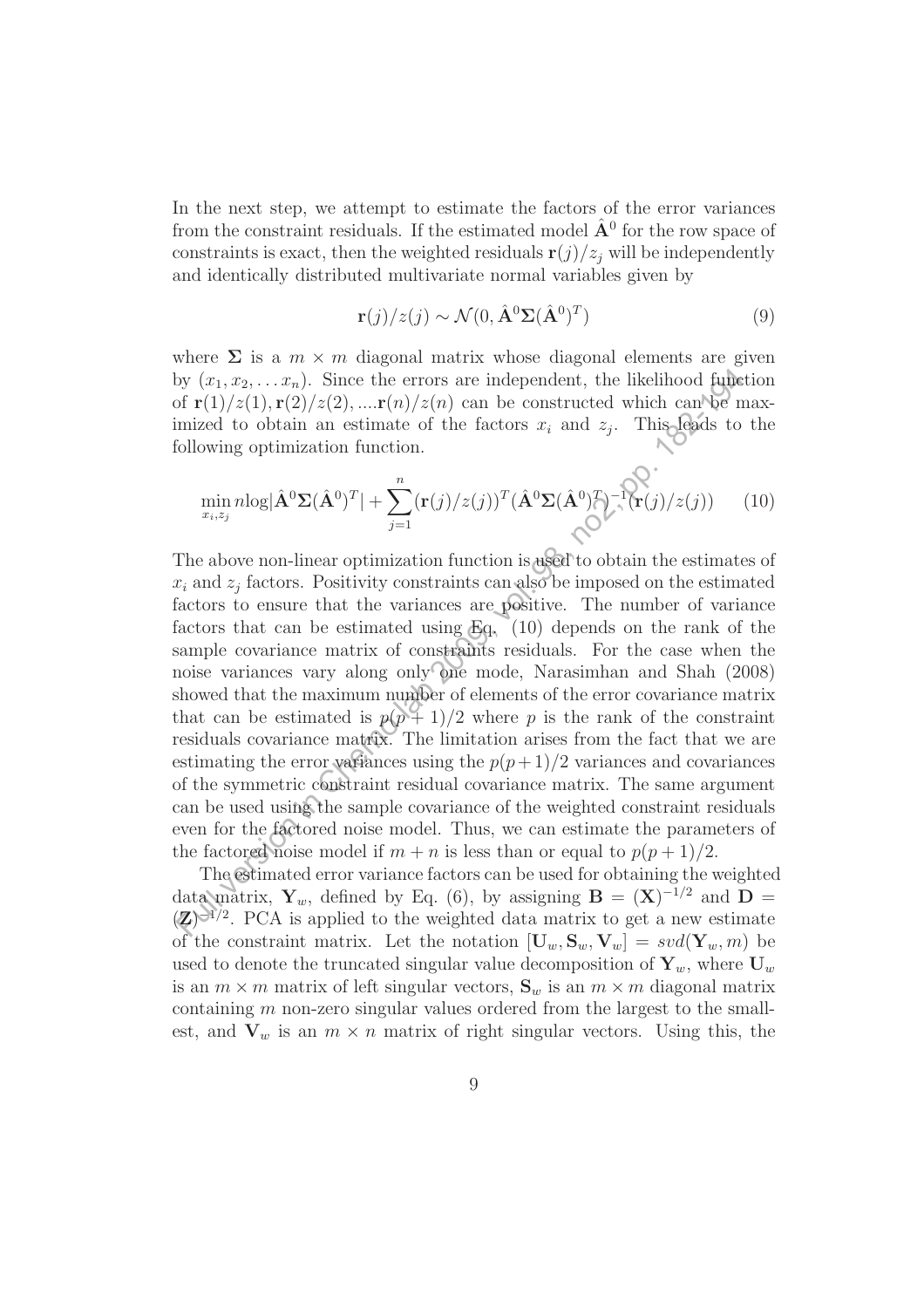matrix  $\mathbf{Y}_w$  can be written as

$$
\mathbf{Y}_w = \mathbf{U}_{1w}\mathbf{S}_{1w}\mathbf{V}_{1w}^T + \mathbf{U}_{2w}\mathbf{S}_{2w}\mathbf{V}_{2w}^T
$$
\n(11)

where  $U_{1w}$ ,  $S_{1w}$ , and  $V_{1w}$  correspond to the first  $(m - p)$  largest singular values, while  $U_{2w}$ ,  $S_{2w}$ , and  $V_{2w}$  correspond to the smallest p singular values of the  $Y_w$ . The columns of  $U_{1w}$  and  $V_{1w}$  form a basis for the  $(m-p)$  dimensional estimated mixture and estimated spectral subspaces in the transformed domain, respectively. The new estimated constraint matrix in the original space is obtained as

$$
\hat{\mathbf{A}} = \hat{\mathbf{A}}_w \mathbf{B} \tag{12}
$$

The entire procedure is repeated until estimates of the constraint matrix and variance factors converge. If the average of the last  $p$  eigenvalues calculated using PCA does not change significantly from one iteration to the next, then the iterative procedure is deemed to have converged. Following the arguments made in SWPCA, if the estimated variance factors after convergence of IWPCA are close to their true values, the last  $\hat{p}$  eigenvalues of covariance matrix should be equal to unity. domain, respectively. The new estimated constraint matrix in the origance is obtained as<br>  $\hat{\mathbf{A}} = \hat{\mathbf{A}}_w \mathbf{B}$ <br>
The entire procedure is repeated until estimates of the constraint matrix<br>
variance factors converge.

The iterative procedure for estimating  $x_i$  and  $z_j$  and the constraint matrix (A) can be summarized as follows.

- **Step 1:** Initialize iteration (k=1) and sum of eigenvalues  $\lambda^k = 0$ .
- Step 2: Set initial guess  $\hat{A}^0$  to be the constraint matrix estimated using PCA on the data matrix Y.
- **Step 3:** Obtain the solution for  $\hat{x}_i^k$  and  $\hat{z}_j^k$  by minimizing the non-linear optimization function in Eq. (10)
- Step 4: Set  $\hat{\mathbf{X}}^k = \text{diag}(\hat{x}_1^k, \hat{x}_2^k, ..., \hat{x}_m^k)$  and  $\hat{\mathbf{Z}}^k = \text{diag}(\hat{z}_1^k, \hat{z}_2^k, ..., \hat{z}_n^k)$  and define the weighting matrices  $\hat{\mathbf{B}}^k = \hat{\mathbf{X}}^{k(-1/2)}$  and  $\hat{\mathbf{D}}^k = \hat{\mathbf{Z}}^{k(-1/2)}$

**Step 5:** Obtain the truncated svd of weighted data matrix  $Y_w^k = B^k Y D^k$ as:

$$
[\mathbf{U}^k_w,\mathbf{S}^k_w,\mathbf{V}^k_w] = svd(\mathbf{Y}^k_w,m)
$$

Estimate the constraint matrix,  $\hat{\mathbf{A}}^k = (\mathbf{U}_{2w}^k)^T \hat{\mathbf{B}}$ , where  $\mathbf{U}_{2w}^k$  is the sub-matrix of  $\mathbf{U}_{w}^{k}$  corresponding to the last p columns.

**Step 6:** Let  $\lambda^k$  be the sum of the last p singular values. If relative change in  $\lambda$  is less than specified tolerance then stop else continue.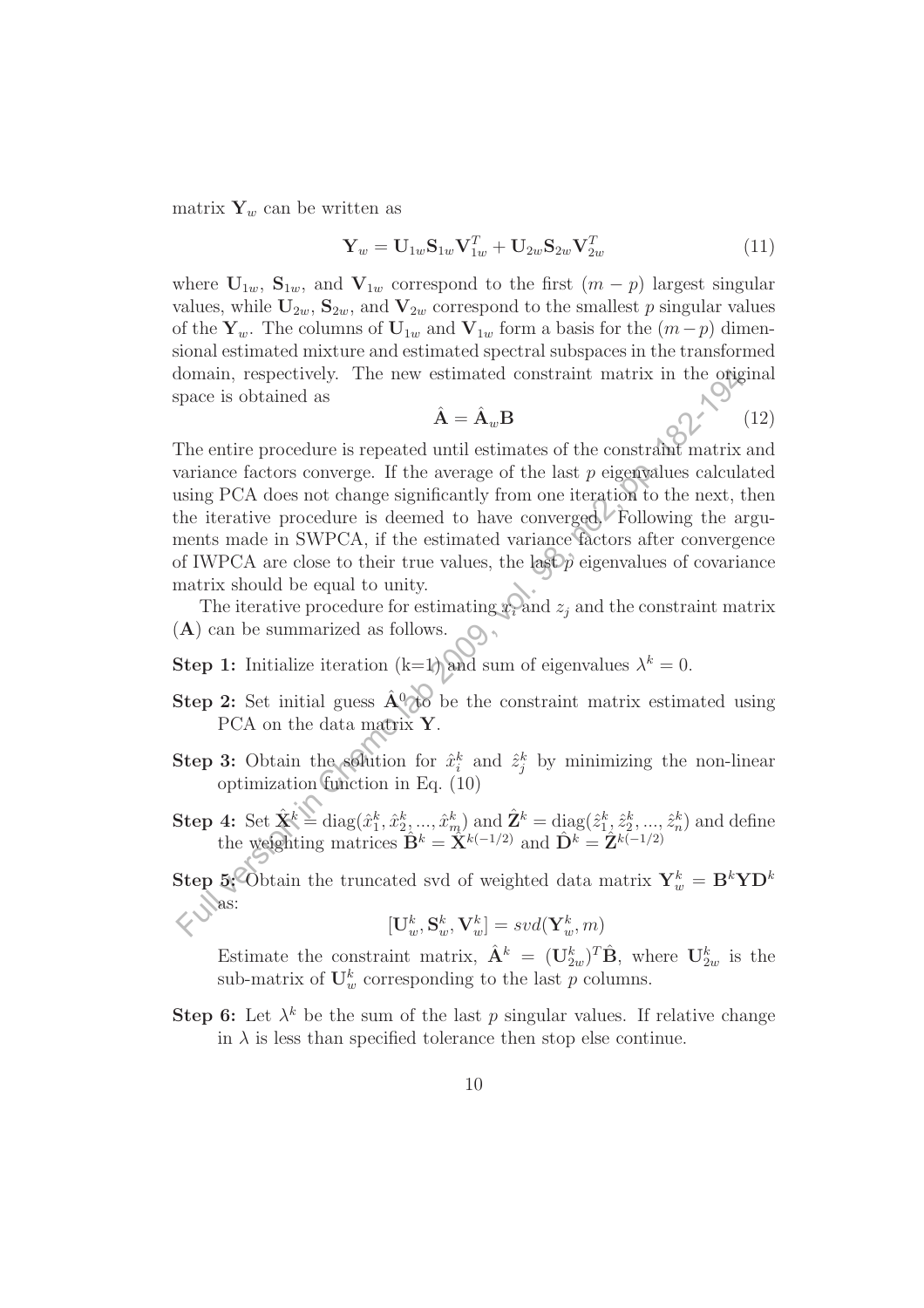**Step 7:** Increment iteration counter k and use the estimated values of  $x_i$ and  $z_j$  factors in the previous iteration as updated guesses for the next iteration and return to step 3.

It should be noted that although the above description assumes that all the factors for the error variances are estimated simultaneously, the same procedure can be applied even if some of the factors (say the  $x_i$  factors or the  $z_j$  factors) are known a *priori* and only the remaining have to be estimated. In such cases, the optimization in step 3 is carried out only for the unknown factors. It may be noted that when the factors along one of the modes are assumed to be known or kept fixed at some known values during the optimization in Step 3, then the above procedure is identical to the application of the IPCA algorithm as described in Narasimhan and Shah [1] and Bhatt et al. [2].

# 2.3.1. Handling of large data sets

In spectroscopic data, the absorbances of mixtures are usually measured over a large number of wavelengths, and this can require the estimation of a large number of variance factors. It may sometimes be difficult to estimate such a large number of variables using the nonlinear optimization approach in Step 3. In our experience with different data sets, we have found that it is possible to estimate about 50 error variances simultaneously. For larger data sets where it is required to estimate more error variances, a two-step sub-optimal approach is proposed to estimate the variance factors in Step 3. In the first step, it is assumed that error variances vary along one mode (generally, along the sample direction) and the above algorithm is applied to the data matrix to estimate these error variances. The estimated error variances are designated as one of the factors (say  $x_i$ ). In the second step, the factors along the other mode (wavelength direction)  $(z_i)$  are estimated by keeping the factors  $x_i$  fixed. If the optimization along the second mode is still large dimensional, then it can be further broken down into smaller optimization problems by sub-dividing the data matrix into the several sub-matrices along the mode whose variance factors are being estimated, and estimating the subset of variance factors using the same procedure as described above. Once all the variance factors are estimated, they can be collated and the SWPCA method used to estimate a unique true lower dimensional subspace. Although, this approach is sub-optimal it allows us to handle any large data matrix that may arise in practical applications. estimated. In such cases, the optimization in step 3 is carried out gubs<br>the unknown factors. It may be noted that when the factors along on<br>the modes are assumed to be known or kept fixed at some keppen value<br>during the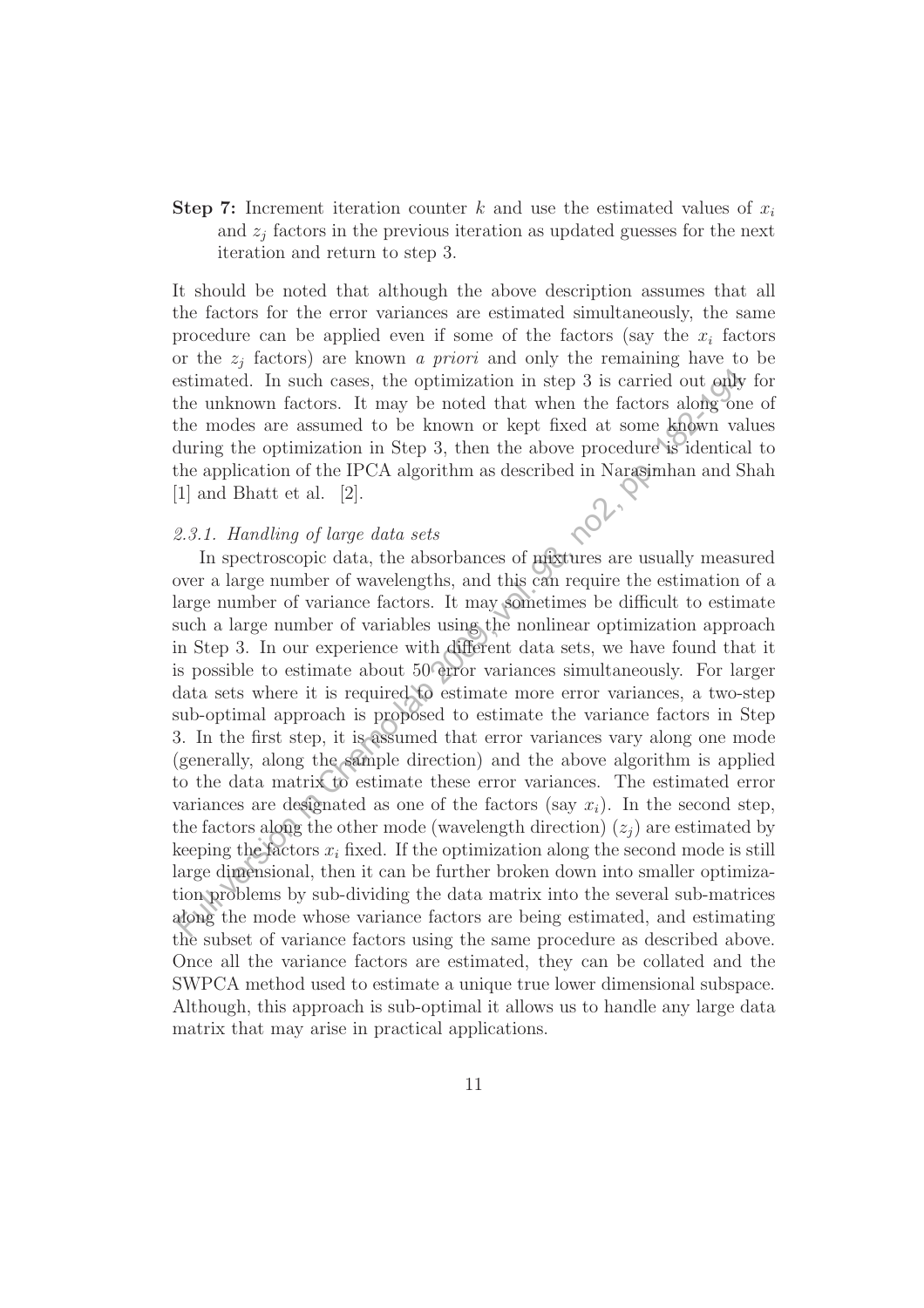# 2.4. Development of Multivariate calibration model

After an estimate of the true data subspace is obtained using IWPCA, the measured absorbance spectra have to be projected on to this subspace. Unlike PCA, since the variances of errors in different absorbances are not identical, orthogonal projections are not optimal. The maximum likelihood estimate of the absorbance matrix is given by

$$
\hat{\mathbf{Y}}_{MLE} = \hat{\mathbf{Z}}^{0.5} \hat{\mathbf{U}}_{1w} \hat{\mathbf{S}}_{1w} \hat{\mathbf{V}}_{1w}^T \hat{\mathbf{X}}^{0.5}
$$
\n(13)

where  $\hat{\mathbf{Z}}$  and  $\hat{\mathbf{X}}$  are diagonal matrices containing the estimated variance factors along the mixture and spectral directions, respectively, while the matrix  $\hat{\mathbf{U}}_{1w}\hat{\mathbf{S}}_{1w}\hat{\mathbf{V}}_{1w}^T$  is the first term as defined in 11 obtained at convergence of IWPCA.

The regression matrix relating the estimated absorbance spectra to the mixture concentrations can be obtained by first determining an orthogonal basis for the absorbance subspace and the corresponding scores for representing the estimated spectra in terms of this basis using the svd of  $\hat{\mathbf{Y}}_{MLE}$ as follows. where  $\hat{Z}$  and  $\hat{X}$  are diagonal matrices containing the estimated variance<br>tors along the mixture and spectral directions, respectively, while the matric  $\hat{U}_{1w}\hat{S}_{1w}\hat{V}_{1w}^T$  is the first term as defined in 1

$$
svd(\hat{\mathbf{Y}}_{MLE},s) = \hat{\mathbf{U}}\hat{\mathbf{S}}\hat{\mathbf{V}}\hat{\mathbf{Z}} = \hat{\mathbf{T}}_{MLE}\hat{\mathbf{V}}^T
$$
\n(14)

where  $s = m - p$  is the number of species in the mixtures (rank of  $\mathbf{Y}_{MLE}$ ),  $T_{MLE}$  is the  $m \times s$  scores matrix and V is the  $n \times s$  orthonormal basis for the estimated absorbance subspace.

The linear regression model between concentrations and the scores is given by

$$
\mathbf{C} = \hat{\mathbf{T}}_{MLE} \boldsymbol{\beta} + \mathbf{F} \tag{15}
$$

where **C** is an  $m \times s$  measured concentration matrix which consists of s species in the m calibration mixtures and  $\beta$  is the regression matrix and **F** is an  $m \times s$  matrix of errors. The least squares solution of Eq. (15) for the regression matrix is given by

$$
\boldsymbol{\beta} = (\hat{\mathbf{T}}_{MLE}^T \hat{\mathbf{T}}_{MLE})^{-1} \hat{\mathbf{T}}_{MLE}^T \mathbf{C}
$$
(16)

Since the above approach uses the error variance factors as well as the mixture/absorbance subspace estimated using IWPCA, the MVC approach is denoted as IWPCR to maintain consistency with other PCA based calibration methods.

Using the regression model, the concentrations of a new mixture can be predicted from its measured absorbance spectrum. Let  $y_{new} : 1 \times n$  be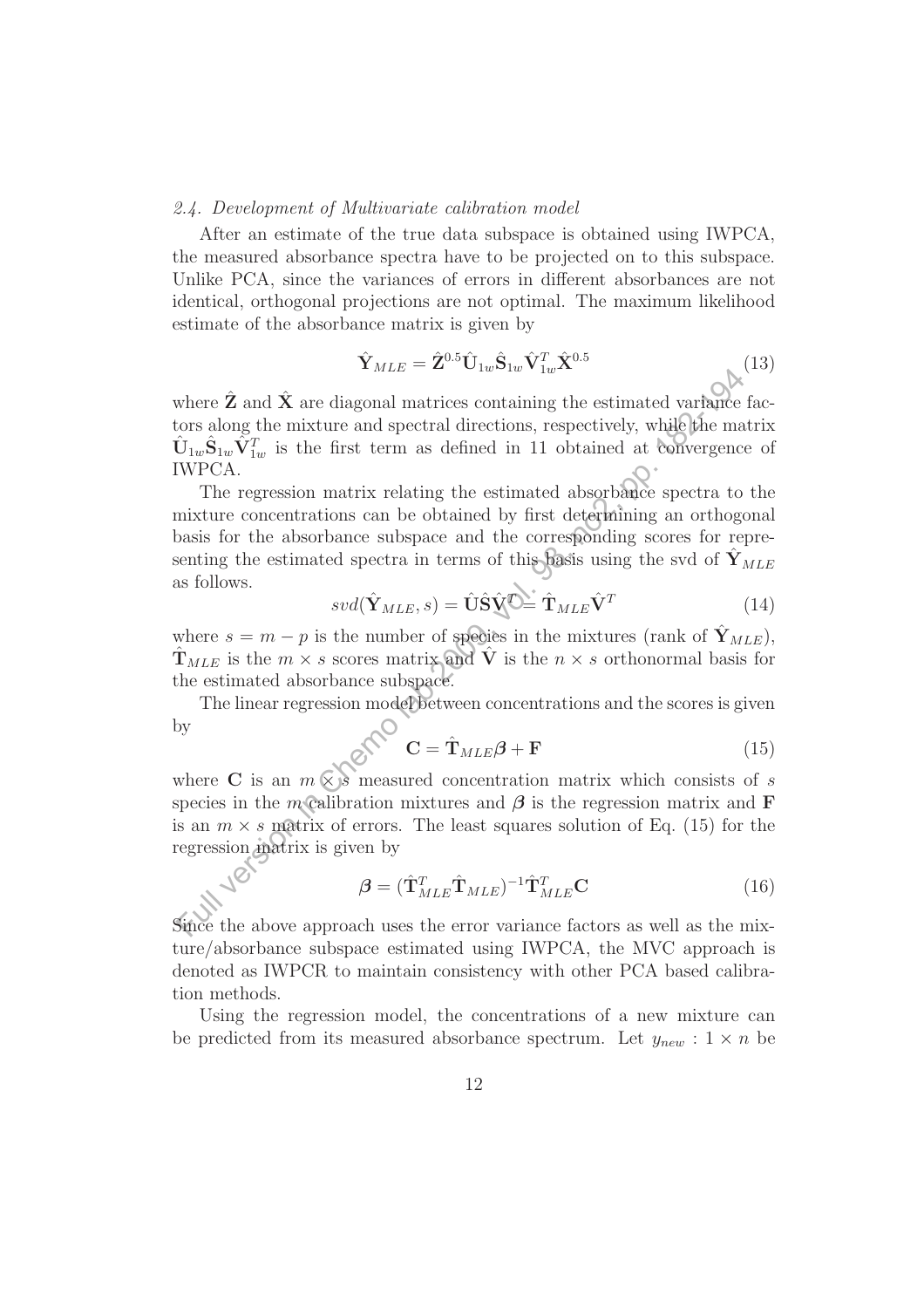the measured absorbance spectrum of a new mixture. The scores of a new spectrum are obtained using the maximum likelihood projection as

$$
t_{new} = y_{new} \hat{\mathbf{Z}}^{-1} \hat{\mathbf{V}} (\hat{\mathbf{V}}^T \hat{\mathbf{Z}}^{-1} \hat{\mathbf{V}})^{-1}
$$
(17)

and the unknown concentrations in the new mixture are predicted as

$$
c_{new} = t_{new} \mathbf{\beta} \tag{18}
$$

# 3. Data sets used in evaluating MVC models

The MVC models developed using IWPCR method is evaluated using three simulated data sets and two experimental data sets consisting of mixtures of three species. A comparative evaluation of IWPCR method is performed by applying PCR and MLPCR methods to the same data sets. Due to space restriction, the PCR and MLPCR methods are not described here and the reader is referred to the papers by  $[6]$  and  $[2]$  for the details of these methods. **3.** Data sets used in evaluating MVC models<br>
The MVC models developed using IWPCR method is explained using of r<br>three simulated data sets and two experimental data sets consisting of r<br>draws of three species. A comparat

## 3.1. Simulated data sets

Simulated data sets for the mixture of three species are generated following a similar procedure as described in [6]. First, the noise free data sets are generated as follows:

- 1. The spectral profiles of the three species are taken to be Gaussian distributions with a peak absorbance at 460 nm, 500 nm, and 540 nm, respectively, and a standard deviation of 20 nm. Pure component spectral vectors are generated between 400 nm and 600 nm at intervals of 5 nm to obtain a  $3 \times 41$  pure component spectra matrix.
- 2. Concentrations of the above three species for 20 mixtures are generated by choosing random numbers between 0 and 1 from a uniform distribution for each species. In this manner, a  $20 \times 3$  concentration matrix is obtained
- $\leq$ 3. The noise free data (true data) absorbance matrix of dimension 20 $\times$ 40 is obtained by multiplying the concentration matrix and pure component spectra matrix.

The noisy data sets are generated by adding random noise (errors) to the true absorbance data. Three different error covariance structures are used to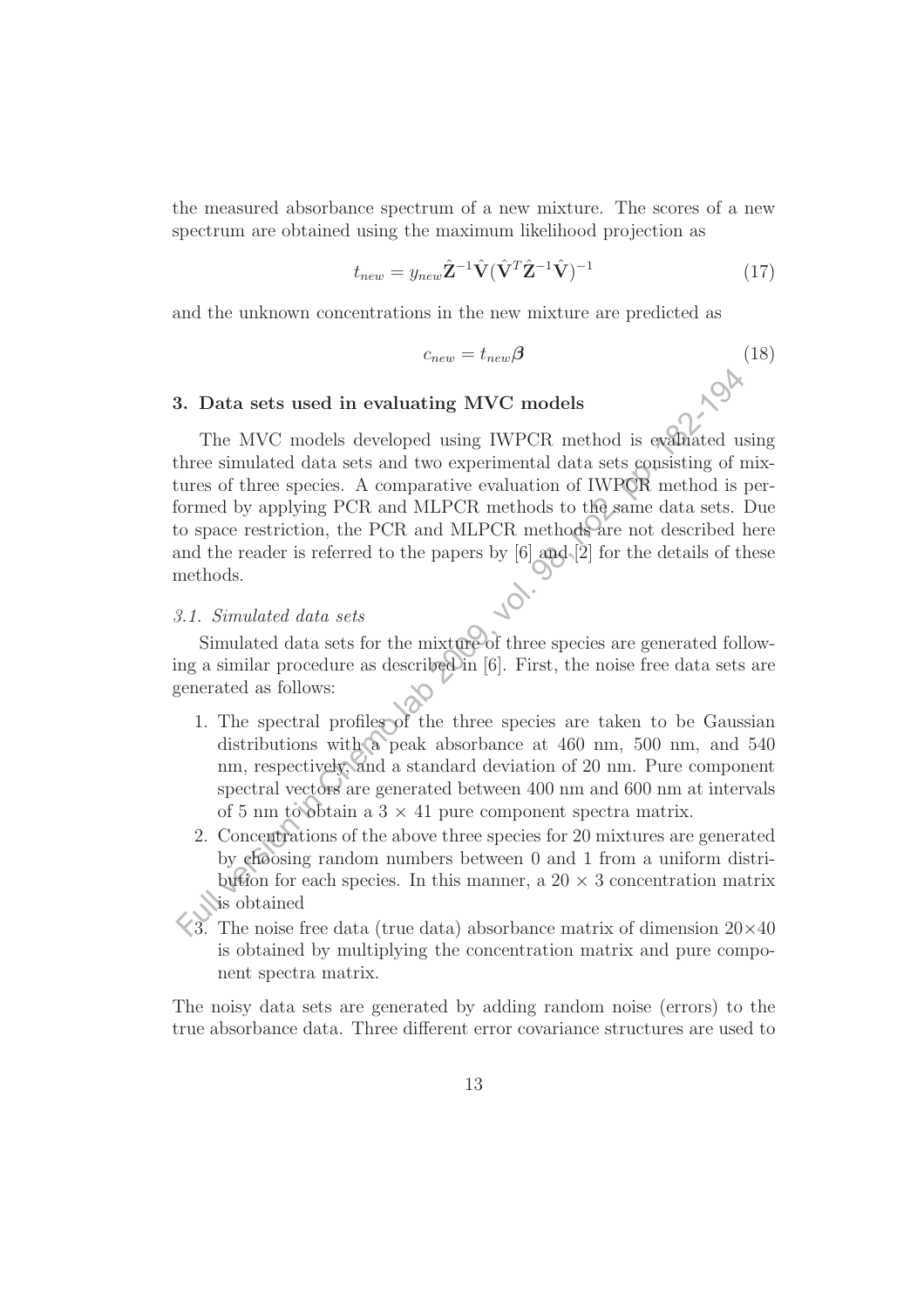obtain three different data sets. In data set 1, the error variances in different absorbance measurements are assumed to follow the factorial noise model. The variance factors in the mixture direction  $(x_i)$  are assigned as 5% of the maximum absorbances for the corresponding mixtures. The variance factors in the wavelength direction  $(z_i)$  is generated by using a "double-sigmoidal" wavelength-dependent function with a value near to one near the centre of the spectral region and values of  $r_{max}$  at the limits. First a baseline factor  $(z_0)$  is selected as 5% of the maximum among all peaks of the pure component spectra. The variance factor corresponding to a wavelength  $\lambda$  is obtained as

$$
z_j(\lambda) = \left[1 + (r_{max} - 1)\left(\frac{1}{1 + e^{a(\lambda - \lambda_1)}} + \frac{1}{1 + e^{a(\lambda_2 - \lambda)}}\right)\right]z_0^2 \tag{19}
$$

The value of  $r_{max}$  was chosen as 50. The parameters  $\lambda_1$  and  $\lambda_2$  are the left and right inflection points, respectively, of the double sigmoid function while  $a$  is the slope of the sigmoidal curves given by:

$$
a = \frac{4.394}{\Delta\lambda}
$$
 (20)

where  $\Delta\lambda$  is the 10%-90% rise range of the sigmoid. The values of  $\lambda_1$ ,  $\lambda_2$ , and  $\Delta\lambda$  are chosen as 430, 560, and 26, respectively.

The error standard deviation matrix of dimension  $20 \times 41$  are generated by multiplying  $20 \times 1$  vector of  $x_i$  factors and  $1 \times 41$  vector of  $z_j$  factors and taking square root of each element. A random number is generated from a  $\mathcal{N}(0, 1)$  distribution and then multiplied with each  $\sigma_{ij}$  to obtain the errors. The noisy absorbance measurements are obtained by adding the errors to the true absorbances.  $z_j(\lambda)$  is selected as of other maximum almong an peaks of the plue components.<br>The value of  $r_{max}$  was chosen as 50. The parameters  $\lambda_1$ Qui  $\lambda_2$  are the parameters  $\lambda_1$ Qui  $\lambda_2$  are the and right inflection poin

In data set 2, the standard deviation of the error in each mixture is assumed to be wavelength-dependent as given by the function

$$
\sqrt{\mathcal{O}\sigma(\lambda)} = \left[1 + (r_{max} - 1)\left(\frac{1}{1 + e^{a(\lambda - \lambda_1)}} + \frac{1}{1 + e^{a(\lambda_2 - \lambda)}}\right)\right]\sigma_0 \tag{21}
$$

with a is given by Eq. (20) and  $r_{max}$ ,  $\lambda_1$ ,  $\lambda_2$ , and  $\Delta\lambda$  chosen equal to 10, 450, 570, and 24. The value of  $\sigma_0$  is taken as 5% of the maximum true absorbance among all mixtures.

In data set 3, the standard deviation of error in the absorbance of a mixture at a particular wavelength is taken to be equal to 5  $\%$  of corresponding true absorbance. It may be noted that the errors variances in this case do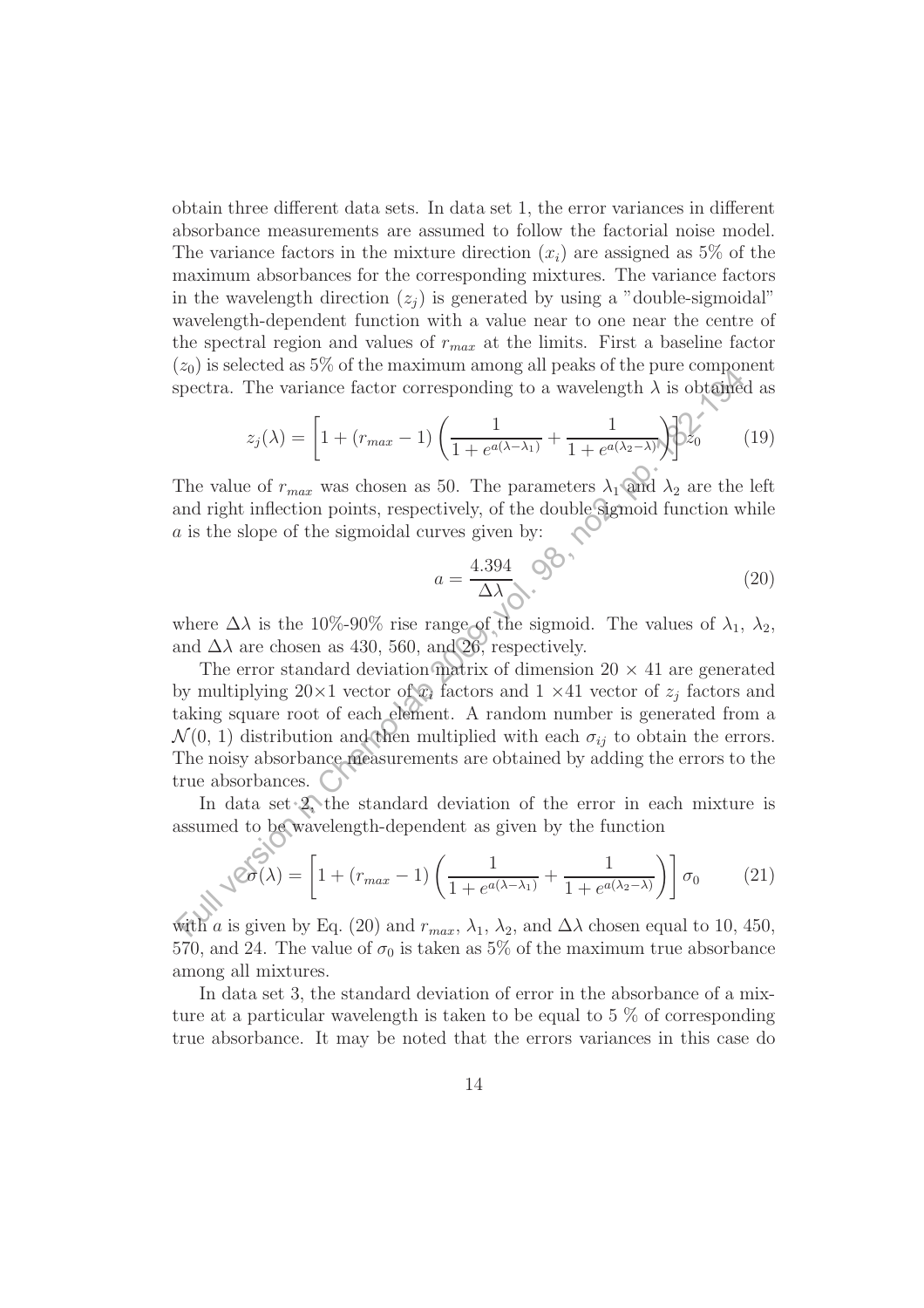not follow the factored noise model. It is assumed that the concentration measurements are error free in all three data sets.

Data sets 1-3 assume that the concentration measurements do not contain any error. However, this is not a case with real data sets. Hence, data set 4 analyzes the effect of errors in concentration measurements. Errors in absorbance measurements follows the noise model in data set 2 with  $r_{max}=3$ and  $\sigma_0$  as 3% of the maximum absorbance in the true data. The standard deviation of error in the concentration measurement is taken to be equal to 5% of the corresponding true concentration. A similar data set with standard deviation of errors equal to 20% of the true concentrations is also generated. Random errors from the gaussian distribution with these standard deviations are then added to the true concentrations to obtain the noisy concentration measurements.<br>
3.2. Experimental data set measurements.

# 3.2. Experimental data set

Two experimental data sets are also used to test the performance of the proposed method. The first experimental data set (data set 5) contains the absorbances of mixture of three metal ions  $(Co(II), Cr(III))$ , and  $Ni(II))$  prepared in  $4\%$  HNO<sub>3</sub> solution. This data set was obtained through carefully designed experiments by Wentzell  $etQab$  [5]. The data set contains absorbance measurements for 26 mixtures between the range of 350 nm and 650 nm at intervals of 2 nm. Five replicate measurements of its absorbance spectra have been made for each mixture. The noise levels near the ends of the wavelength range were increased by using a band-pass filter. The standard deviations of errors at different wavelengths can be estimated directly using the five replicates for each mixture. The spectra and standard deviations estimated from the replicate experiments for this data set are shown in Fig. 1. It can be observed from Fig. 1b that the standard deviation of errors varies with respect to both wavelength and mixtures, but may not necessarily follow the factored noise model. Evansion of earth and content and content is calculated in each and content is calculated to the experimental of errors equal to  $20\%$  of the true concentrations is also general deviation of errors equal to  $20\%$  of the

The second experimental data (data set 6) contains the absorbances of three-component mixtures containing toluene, chlorobenzene, and heptane. The data contains absorbance measurements for 31 mixtures between the range of 400-2500 nm at intervals of 2 nm from an augmented three-level, three-factor factorial design [5]. The concentrations varies between 20 and 70 wt  $\%$  for toluene and chlorobenzene and between 2 and 10 wt  $\%$  for heptane. Fig. 2 shows a typical spectrum over the full range and standard deviations obtained from replicate scans. Fig. 2 shows that the certain regions of the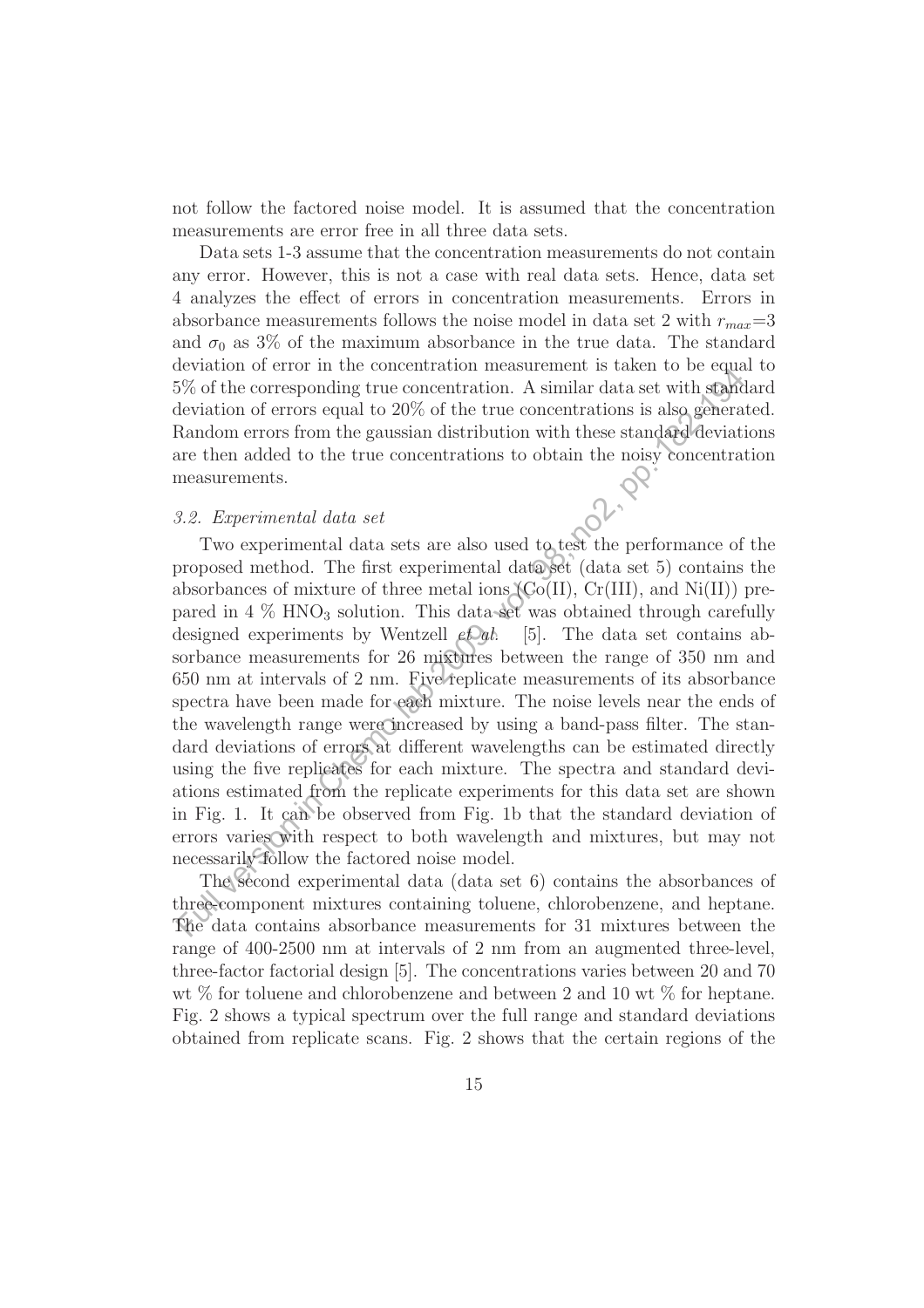spectrum above 1600 nm have high signal-to-noise ratio and specially above 2000 nm. Hence, the absorbance measurements between the range 400-2000 nm is used in this paper for the development of calibration model.

# 3.2.1. Computational Aspects

All the simulations on the simulated and experimental data sets are performed in Matlab 7. The computations are performed on a Mac desktop with 1.86 GHz Dual-core intel processor and 1 GB of memory.

## 4. Results and discussion

# 4.1. Comparison methodology

The predictive ability of the MVC models is an important aspect when different MVC models are compared for the same data set. Here, the developed MVC models are compared with two methods. First, the conventional cross-validation method leave-one-score-out method is used to compare MVC models. A rigorous statistical test, called the randomization test, is then applied to compare the models [8]. Both these methods are briefly described below.

#### Leave-one-score-out method

The leave-one-score-out methodology of cross-validation is used to validate the predictive ability of the calibration model constructed [5]. In this method, the true data subspace is estimated using all the mixtures but the development of the calibration model is carried out by excluding the scores of one of the mixtures. The developed calibration model is used to predict the concentrations of the mixtures whose scores were excluded. This procedure is repeated such that each mixture is excluded once. The root-mean-square error (RMSE) between predicted and actual concentrations is calculated by **4. Results and discussion**<br>  $f_+I$ . Comparison methodology<br>
The predictive ability of the MVC models is an important aspect will<br>flement MVC models are compared for the same data sets.<br>
Figure MVC models are compared wit

$$
RMSE = \sqrt{\sum_{i=1}^{m} \frac{(c_i^{pred} - c_i^{ref})^2}{m}}
$$
 (22)

where  $c_i^{pred}$  $i^{pred}$  and  $c_i^{ref}$  $i_i^{ref}$  are the predicted and reference concentrations of the species in the excluded mixture, respectively, and  $m$  is the number of mixtures in the calibration set. The total root-mean-square error (RMSET) is calculated in a similar manner over the concentrations of all the components present in the mixture. The RMSE and RMSET values give an indication of the predictive ability of the calibration model.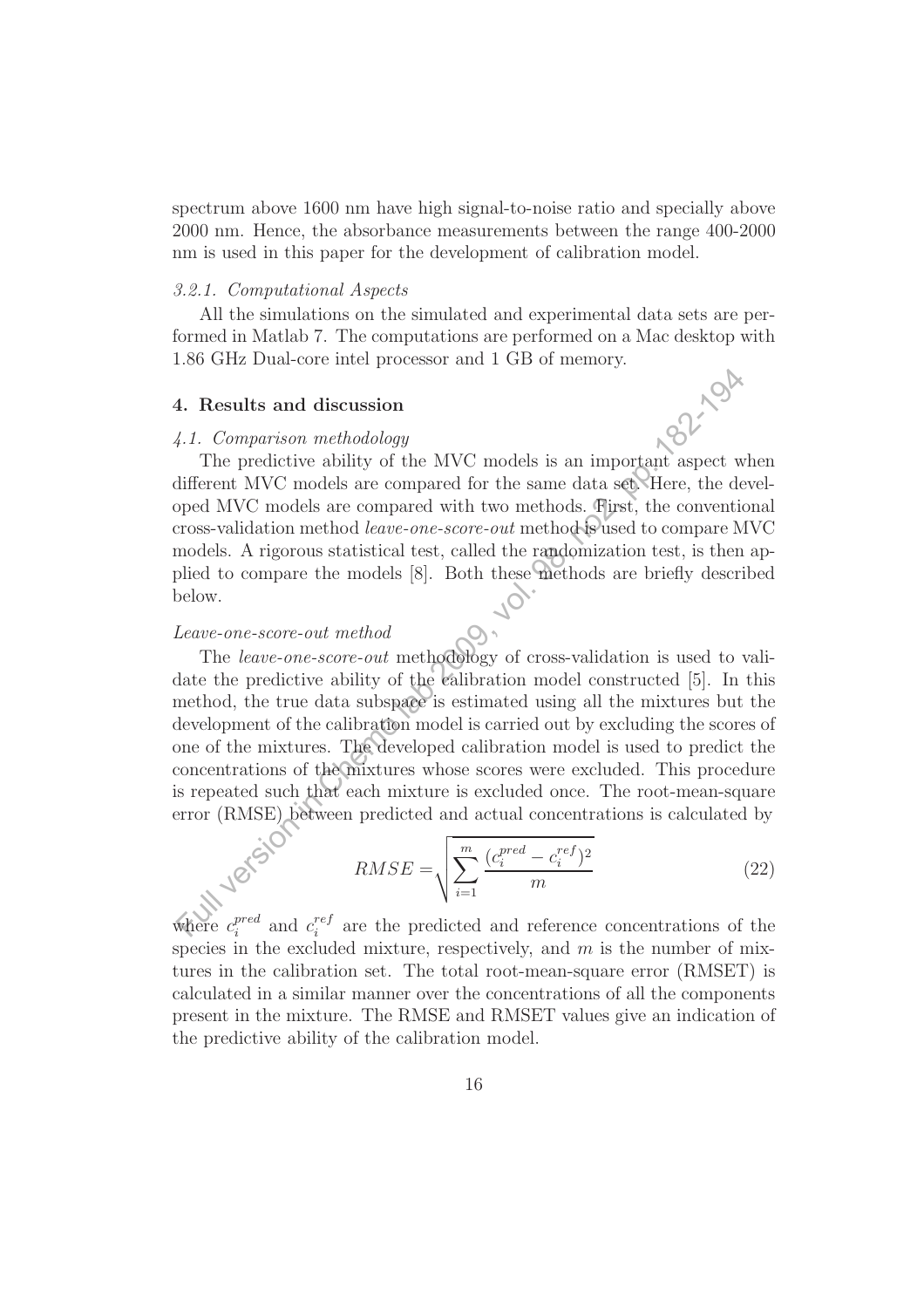#### Randomization test

A randomization test is a data-driven approach based on random assignment. A detailed description of the method is given in Edgington [10] and van der Voet, H. [9]. Here, the test often called, randomization t-test, is briefly described for a comparison between models Q and R. Let  $e_0(k)$  and  $e_R(k)$  be the m-dimensional vectors of the predictive errors and the mean squared error of prediction (MSEP) for kth species  $(k=1, 2, 3)$  defined as follows:

$$
\mathbf{e}_Q(k) = \mathbf{c}_Q^{pred}(k) - \mathbf{c}^{ref}(k), \text{ MSEP}_Q(k) = \frac{\sum_{1}^{m} \mathbf{e}_Q^2(k)}{m},
$$
  
\n
$$
\mathbf{e}_R(k) = \mathbf{c}_R^{pred}(k) - \mathbf{c}^{ref}(k), \text{ MSEP}_R(k) = \frac{\sum_{1}^{m} \mathbf{e}_R^2(k)}{m}.
$$
 (23)

The difference of predictive errors for kth species,  $\mathbf{d}(k)$  (of dimension  $m \times 1$ ) and the mean of difference,  $\bar{d}(k)$ , are computed as follows:

$$
\mathbf{d}(k) = \mathbf{e}_Q(k)^2 \mathbf{e}_R(k)^k
$$

$$
\bar{d}(k) = \sum_{1}^{m} \mathbf{d}(k)/m = \text{MSEP}_Q(k). \qquad \text{MSEP}_R(k). \tag{24}
$$

A comparison between models  $Q$  and  $R$  is made using the a test statistic as follows [10]: follows [10] :

$$
\mathcal{F} = \sum_{k=1}^{3} \bar{d}(k) \tag{25}
$$

Here, the randomization t-test for one-sided alternative hypothesis  $\mathrm{MSEP}_Q(k)$  $>$ MSEP<sub>R</sub>(k) (for k  $\leq$ 1, 2, 3) is considered and the algorithm for the test is given in van der Voet, H. [9].

# 4.2. Comparison of performance on simulated data sets

The predictive ability of the calibration model developed by PCR, IW-PCR, and MLPCR is evaluated on simulated data sets in this section. The simulated data sets are of dimension  $20 \times 41$ . In order to apply IWPCA, the total number of error variance factors required to estimate for all data sets are equal to  $20 + 41 = 61$ . The maximum number of error variances that can be estimated is equal to  $(17 \times 18)/2 = 153$  for these data sets, and hence, it is theoretically possible to estimate all the factors by apply IWPCA to these data set. However, an attempt to estimate the error variance factors in both directions simultaneously failed due to numerical convergence problems Fundam is eq.(k) =  $e_C^{pred}(k) - e^{ref}(k)$ , MSEP<sub>Q</sub>(k) =  $\frac{\sum_{i=1}^{m} e_G^2(k)}{m}$ ,<br>  $e_R(k) = e_L^{pred}(k) - e^{ref}(k)$ , MSEP<sub>R</sub>(k) =  $\frac{\sum_{i=1}^{m} e_G^2(k)}{m}$ ,<br>
The difference of predictive errors for kth species, **d**(k) (of dimension *m* and t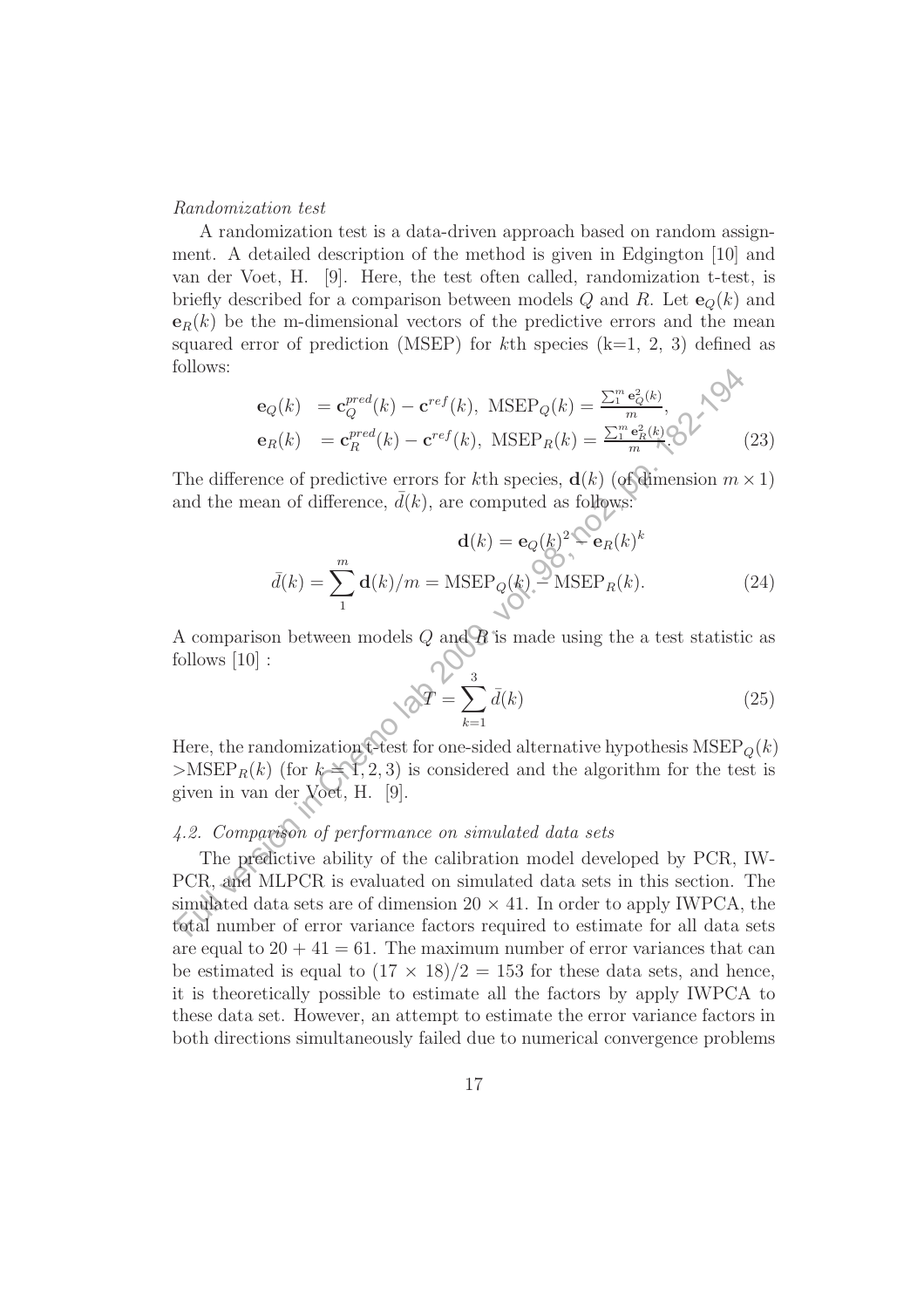in the optimization step. Thus, the sub-optimal method described in Section 2.3.1 has been employed to estimate all the error variance factors. First, IPCA is applied to estimate the factors along the sample direction (i.e.  $x_i$ ). In the next step, IWPCA is applied to estimate the factors along the wavelength direction by keeping the variance factors along the sample direction to be fixed at the estimates obtained using IPCA. Once the variance factors in the sample and wavelength directions are estimated, the true absorbance subspace is estimated using SWPCA method. A lower bound of 0.003 on the estimated error variance factors was also imposed in the sub-optimal method to obtain convergence for all simulated data sets. Following the estimation of the absorbance subspace, the MVC model is obtained using IWPCR method as described earlier.

The results for the first three simulated data sets are presented in Table 1 in terms of RMSE values obtained by different MVC models. Although, the performance of the methods was assessed for different choices for the number of latent factors, only the results for three latent factors are reported. It was observed that the RMSET values for the PCR, IWPCR, and MLPCR methods showed a significant reduction when the dimension of the true data subspace is correctly chosen as three, after which they remained more or less constant. This is consistent with the fact that the number of species in the mixtures is three and therefore the correct dimension of the true data subspace is also three. The results in Table 1 show that IWPCR and MLPCR perform better than PCR. The performance of MLPCR is only marginally better than that of IWPCR. The randomization t-test is applied to test MVC models for data set 1. The results obtained by the randomization ttest is summarized in Table 2. The randomization t-test reveals that the difference between PCR and IWPCR is significant, however the difference between IWPCR and MLPCR is indicative. The difference between PCR and MLPCR is also significant. Hence, the randomization t-test on data set 1 reaffirms the inferences made based on RMSE values. It should be noted that MLPCR requires knowledge of all the error variances, while IWPCR estimates the error variances from the same data set. Figure 3 shows a comparison of the standard deviations estimated using IWPCR method with the true variances used to simulate one of the mixtures in data set 1 (mixture 4), when number of factors is chosen as three. It is observed from Figure 3 that the estimated standard deviations are quite good. The results clearly indicate the ability of the IWPCA method to simultaneously estimate the error variances as well as the true absorbance subspace accurately. subspace is summarized using over  $V$ -reaction. A ower bound of cocoo purinculated error variance factors was also imposed in the sub-optimal one is obtain convergence for all simulated data sets. Following the estimation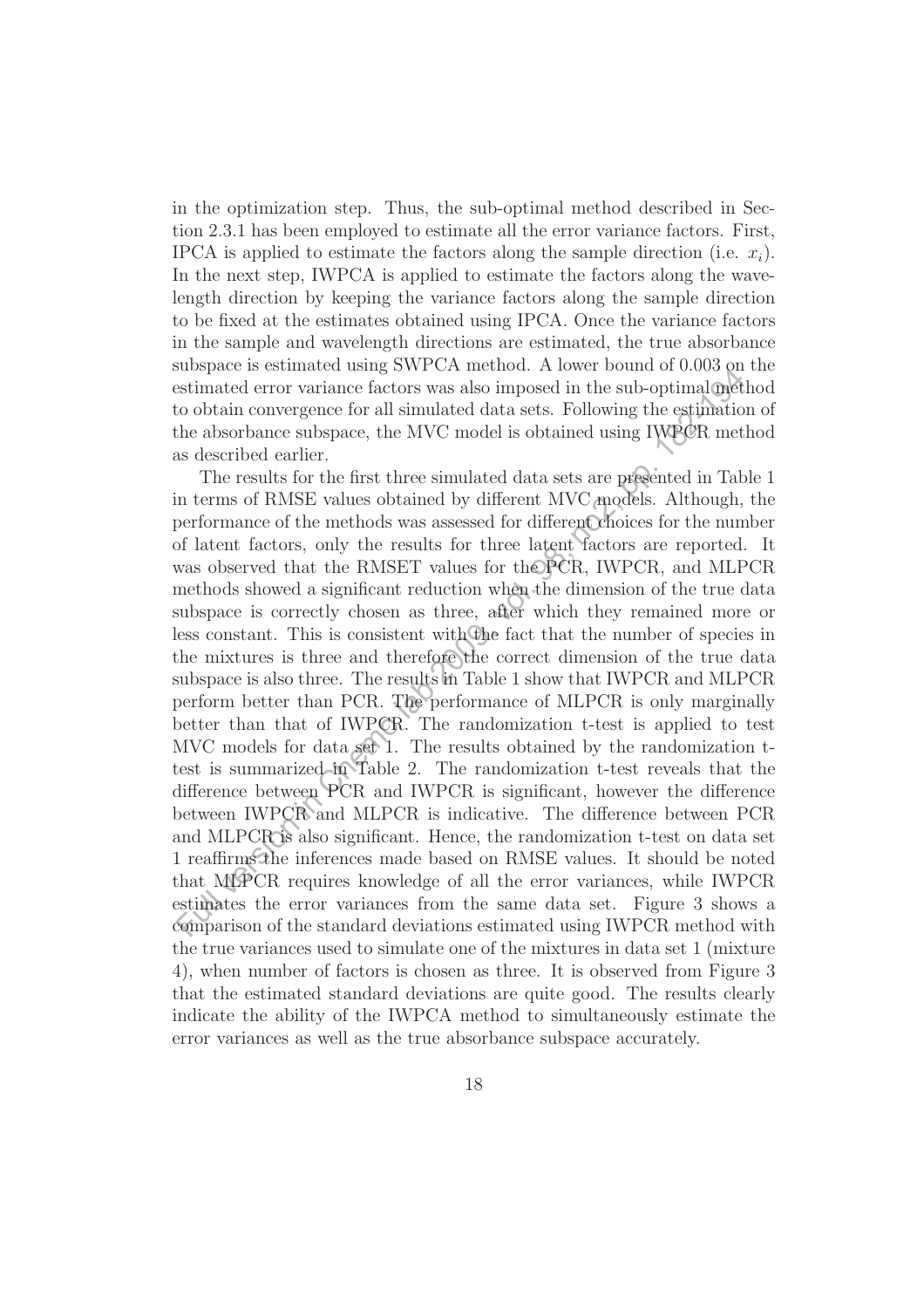| Methods<br>Data set | <b>Species</b> |       | PCR IWPCR | <b>MLPCR</b> |
|---------------------|----------------|-------|-----------|--------------|
| Data set 1          | Α              | 0.049 | 0.022     | 0.015        |
|                     | B              | 0.052 | 0.015     | 0.013        |
|                     | $\mathcal{C}$  | 0.050 | 0.024     | 0.023        |
|                     | Total          | 0.050 | 0.021     | 0.018        |
| Data set 2          | А              | 0.114 | 0.049     | 0.044        |
|                     | B              | 0.163 | 0.026     | 0.024        |
|                     | $\mathcal{C}$  | 0.156 | 0.034     | 0.030        |
|                     | Total          | 0.146 | 0.037     | 0.034        |
| Data set 3          | А              | 0.010 | 0.012     | 0.006        |
|                     | B              | 0.014 | 0.012     | 0.011        |
|                     | $\mathcal{C}$  | 0.011 | 0.007     | 0.006        |
|                     | Total          | 0.012 | 0.010     | 0.008        |

number of factors equal to three.



Table 3: Application of the randomized test on the simulated data for the number of factors equal to 3. All tests are one-sided with 199 trials.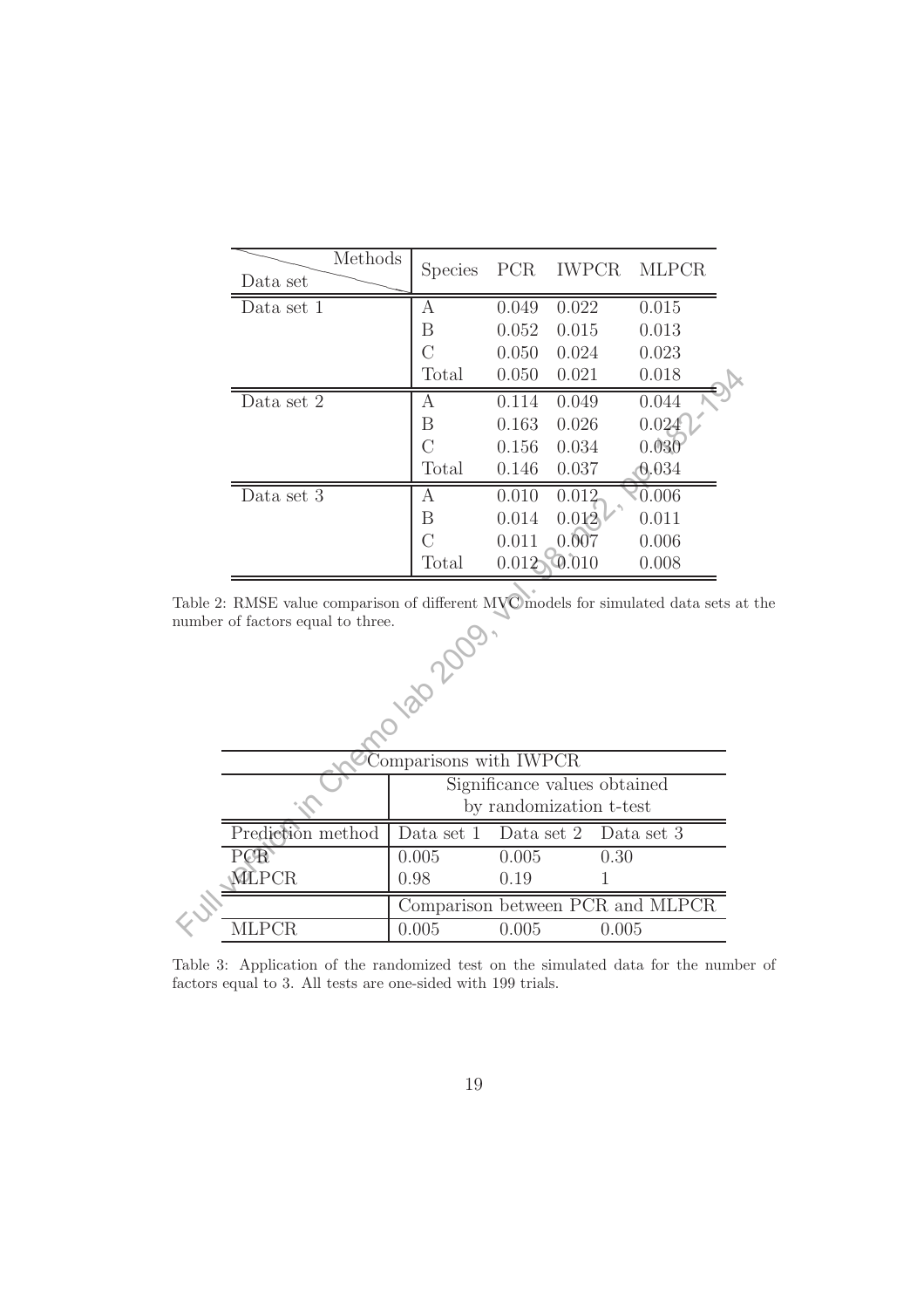The results of applying the different MVC method for data set 2 are shown in the second row of Table 1. Although data set 2 does not follow the factorial noise model as in IWPCR, the predictive ability of the MVC model developed by IWPCR is better than PCR and as good as MLPCR. The results of randomization t-test applied on data set 2 is presented in Table 2. The randomization t-test shows that the predictive ability IWPCR and MLPCR are better than PCR. There is also some indication that MLPCR performs marginally better than IWPCR. The standard deviations estimated using IWPCR are compared with the true standard deviations for sample number 4 in Figure 4. It is observed from the figure that the estimated standard deviations are comparable to the actual values.

The results of applying the three MVC methods for data set 3 are shown in the last row Table 1. In this case, RMSE values indicates that the performance of all three methods are almost the same. The randomization t-test shows that the performance of IWPCR is same as PCR and MLPCR, although there is evidence to conclude that MLPCR performs better than PCR. It was found that the signal-to-noise ratio (ratio of standard deviation of true spectra to the standard deviation of errors) for this data set ranged from 16 to 23 for all the mixture spectra. Due to this high signal-to-noise ratio PCR performs as good as IWPCR. The comparison of the estimated standard deviations using IWPCR and the true standard deviations for one of the mixtures is shown in Figure 5. Since the noise does not follow the factored model assumption, the estimates of standard deviations are not as good as for data sets 1 and 2. Nevertheless, the estimates do follow the trend of the true noise variances. magnary better than i wiver. The shamal deviations sentmated university in Figure 4. It is observed from the figure that the estimated standeviations are comparable to the actual values. The results of applying the three

In real data sets, the concentrations are measured with uncertainty and hence, data set 4 is simulated with errors in the concentrations also included. The level of errors in the concentration measurements is taken equal to 0, 5 and 20%. The results of applying the three MVC methods for data set 4 at the three-level of uncertainty are summarized in Tables 3 and 4 for the number of factors equal to three. Data set 4 with  $0\%$  errors in the concentrations is identical to data set 2. The results in Tables 3 (RMSE) and 4 (randomization t-test) shows that the performance of IWPCR and MLPCR is better than PCR and the difference between MLPCR and IWPCR is only indicative. Similar kind of results are obtained when the errors in the concentrations are increased to 5%. However, the performance of MLPCR is better than PCR and IWPCR when the errors in the concentrations are increased to 20% (see Tables 3 and 4). The RMSE values and randomization t-test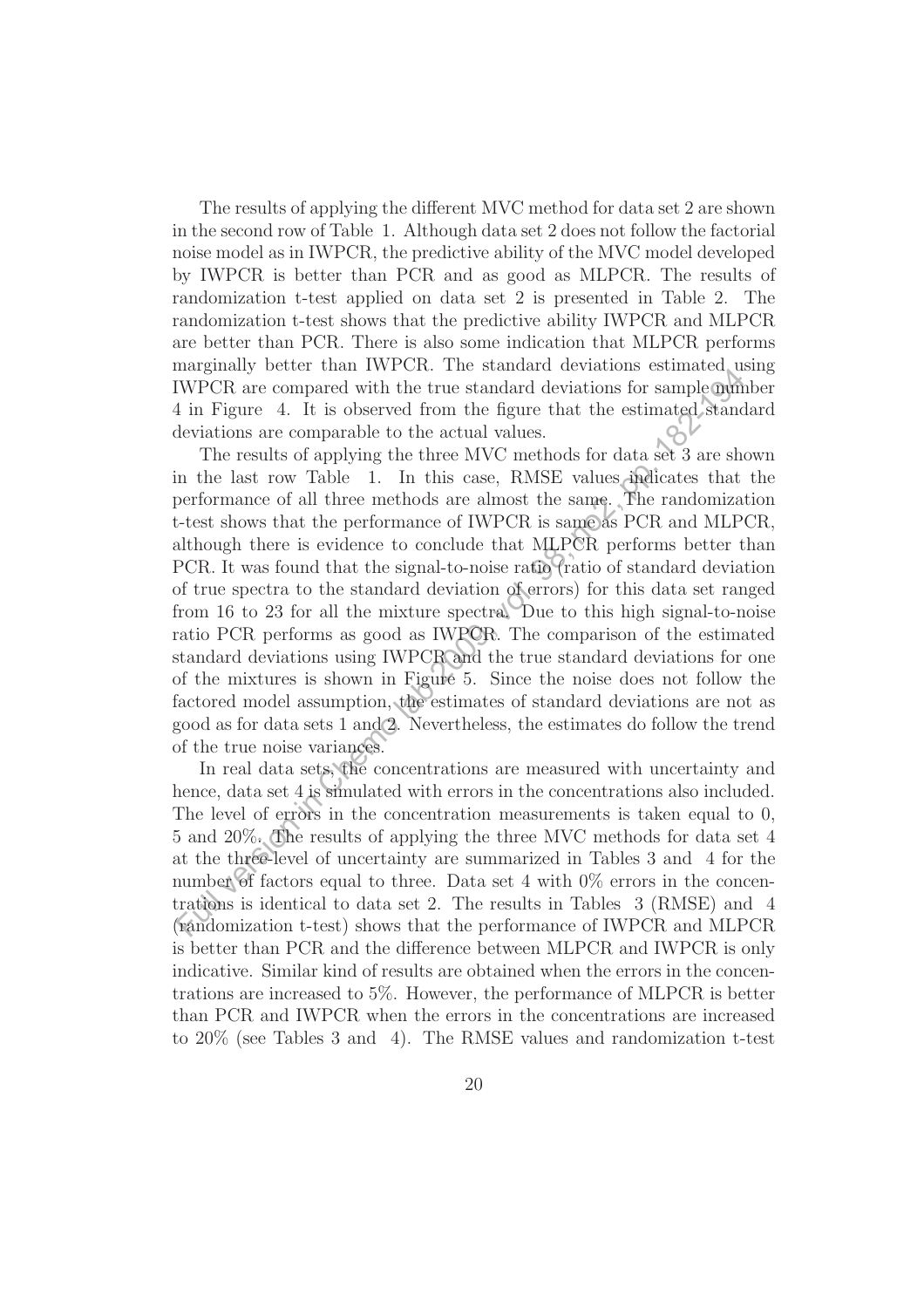| Methods<br>Data set | <b>Species</b> |       | PCR IWPCR MLPCR |                    |
|---------------------|----------------|-------|-----------------|--------------------|
| Data set 4a         | Α              | 0.093 | 0.041           | 0.039              |
| (without error      | B              | 0.158 | 0.044           | 0.036              |
| in concentration)   | С              | 0.140 | 0.055           | 0.050              |
|                     | Total          | 0.133 | 0.047           | 0.042              |
| Data set 4b         | А              | 0.112 | 0.050           | 0.051              |
| (with $5\%$ )       | В              | 0.138 | 0.061           | 0.042              |
| proportional error  | C              | 0.130 | 0.061           | 0.042              |
| in concentration)   | Total          | 0.127 | 0.054           | 0.045c             |
| Data set 4c         | A              | 0.119 | 0.140           | 0.132              |
| (with 20 $\%$       | В              | 0.160 | 0.150           | 0.108              |
| proportional error  | $\bigcap$      | 0.154 | 0.140           | $\overline{0.105}$ |
| in concentration)   | Total          | 0.145 | 0.144           | 0.116              |

Table 4: RMSE value comparison of different MVC models for simulated data sets with errors in concentrations at the number of factors equal to three.

show that the performance of PCR is as good as IWPCR. Since MLPCR uses knowledge of error covariances, the performance of MLPCR is better than PCR and IWPCR.

# 4.3. Performance comparison on experimental data

In this section, the results obtained by applying PCR, MLPCR, and IW-PCR to the experimental data sets 5 and 6 are presented. Data set 5 contains absorbance spectra of 26 distinct mixtures with five replicates for each mixture. Using these replicates, the standard deviations for each measured spectrum has been estimated by Wentzell *et al.* [5]. The main focus of this work is to handle the data set when replicates of spectra are not available. Therefore, non-replicated measurement data consisting of 26 mixtures, have been used for evaluating all three methods. This data set is constructed by randomly picking one mixture spectra from each of the five replicates of the original data set. The resulting random sets are matrices of dimension 26  $\times$ 151. The maximum number of error variances that can be estimated is equal to  $(23 \times 24)/2 = 276$ . Since this data set is large, the sub-optimal method described in Section 2.3.1 for IWPCR has been used to estimate the error variances. In this sub-optimal method, first IPCA was applied to estimate Full version in Chemo lab 2009, vol. 98, no2, pp. 182-194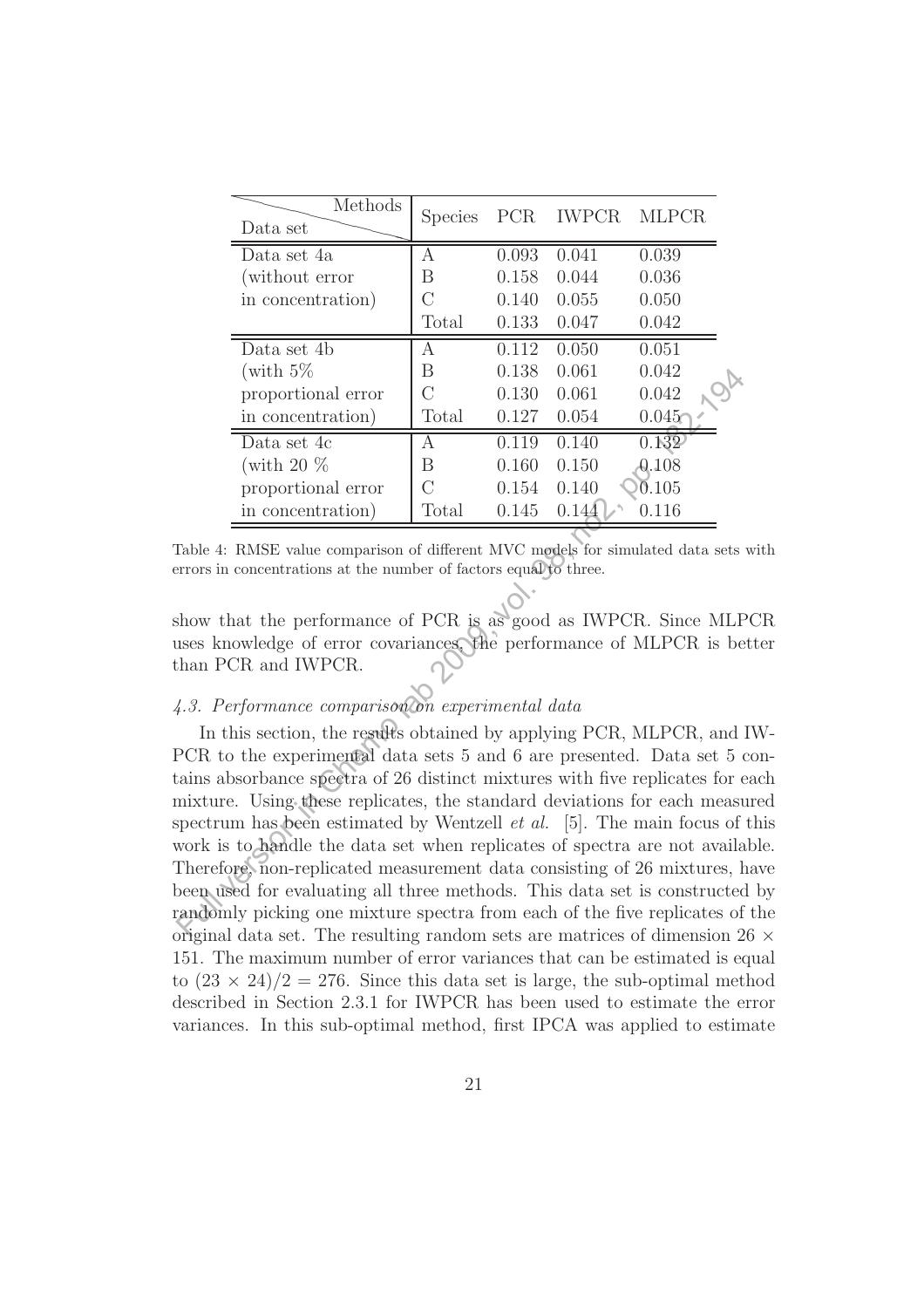| Comparisons with IWPCR           |                         |                                     |        |  |  |  |  |  |
|----------------------------------|-------------------------|-------------------------------------|--------|--|--|--|--|--|
|                                  |                         | Significance values obtained        |        |  |  |  |  |  |
|                                  | by randomization t-test |                                     |        |  |  |  |  |  |
| Prediction method                |                         | Data set 4a Data Set 4b Data set 4c |        |  |  |  |  |  |
| $%$ errors in concentrations     | $0\%$                   | $5\%$                               | $20\%$ |  |  |  |  |  |
| PCR.                             | 0.005                   | 0.005                               | 0.48   |  |  |  |  |  |
| <b>MLPCR</b>                     | 0.98                    | 0.92                                |        |  |  |  |  |  |
| Comparison between PCR and MLPCR |                         |                                     |        |  |  |  |  |  |
| <b>MLPCR</b>                     | 0.005                   | 0.005                               | 0.015  |  |  |  |  |  |
|                                  |                         |                                     |        |  |  |  |  |  |

Table 5: Application of the randomized test on the simulated data with the concentration uncertainty for the number of factors equal to 3. All tests are one-sided with 199 trials.

the variance factors in the mixture direction. Then, the data set of 26  $\times$ 151 was divided into three sub-matrices of dimensions  $26 \times 50$ ,  $26 \times 50$ , and  $26 \times 51$ . In the next step for each sub-matrix, IWPCA was applied to estimate the variance factors along the wavelength direction keeping the estimates of variance factors in the mixture direction to be fixed at the estimates already obtained. This procedure was repeated for all sub-matrices to estimate all the variance factors along the wavelength direction. A lower bound of 0.0001 on the estimated error variance factors was also imposed in the sub-optimal method to obtain convergence for the experimental data set. Then, the calibration model was developed as described in Section 2.4. Comparison between PCR and MLPCR<br>  $\overline{MLPCR}$  ( $\overline{0.005}$   $\overline{0.005}$   $\overline{0.005}$   $\overline{0.015}$ )<br>
Table 5: Application of the randomized test on the simulated data with the dimension<br>
meertainty for the number of factor

The results obtained by applying all three methods are presented in Tables 5 and 6. Two random sets were used to evaluate these three methods. Since there are three species in the data set, the dimension of the true data subspace should be three. However, the real data can be affected by the factors such as the nonlinearity and offsets and thus the results are given for up to six factors. The RMSE values and randomization t-test show that IWPCR performs better than PCR when the dimension of the true subspace is taken to be three (or more). It shows that incorporation of error variance information into the PCA based model definitely improves the predictive ability of the model. Secondly, the RMSE values show that IWPCR gave marginally better results as compared to MLPCR at three latent factors, although no knowledge of error variances is assumed in IWPCR. The randomization t-test indicates that the difference between MLPCR and IWPCR is only indicative when the number of factors are chosen equal to three. However, MLPCR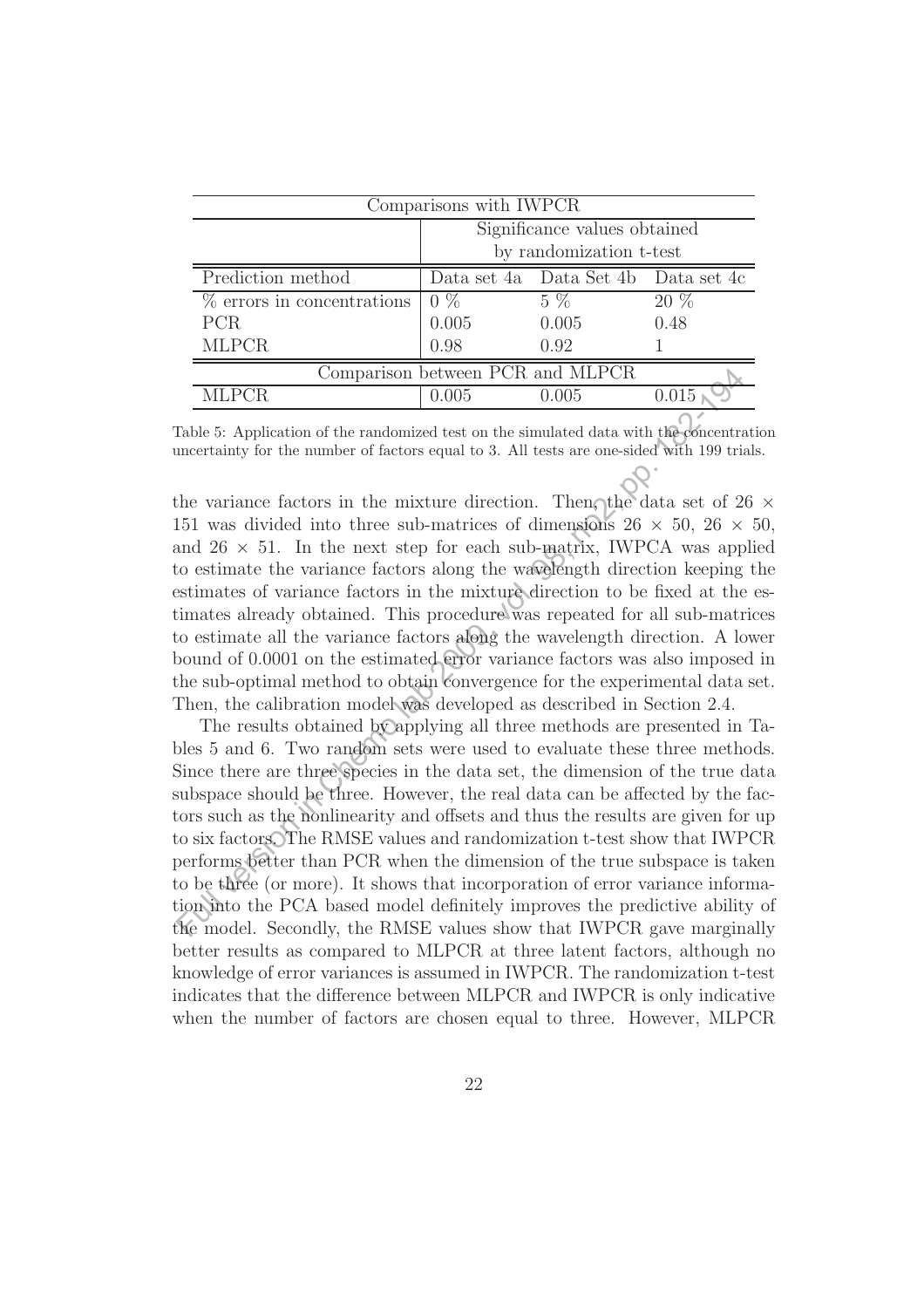| Number of      | Species     |                      | PCR                |                   | <b>IWPCR</b>       | <b>MLPCR</b> |           |  |
|----------------|-------------|----------------------|--------------------|-------------------|--------------------|--------------|-----------|--|
| latent factors |             |                      |                    |                   |                    |              |           |  |
|                |             | $set$ $\overline{1}$ | set $\overline{2}$ | set 1             | set $\overline{2}$ | set 1        | set $2$   |  |
| $\mathbf{1}$   | Co          | 11.52                | 12.06              | 13.09             | 13.18              | 11.2         | 11.3      |  |
|                | $_{\rm Cr}$ | 3.79                 | 3.73               | 3.68              | 3.45               | 3.18         | 3.14      |  |
|                | Ni          | 21.28                | 20.96              | 19.84             | 20.96              | 24.84        | 25.01     |  |
|                | Total       | 14.14                | 14.13              | 13.88             | 14.43              | 15.86        | 15.95     |  |
| $\mathbf{2}$   | Co          | 7.55                 | 9.31               | 3.50              | 6.55               | 7.47         | 7.56      |  |
|                | $_{\rm Cr}$ | 3.84                 | 3.45               | 0.25              | 2.91               | 3.25         | 3.21      |  |
|                | Ni          | 18.95                | 15.01              | 26.68             | 21.95              | 17.77        | 17.92     |  |
|                | Total       | 11.98                | 10.39              | 15.60             | 13.33              | 11.28        | 11.38     |  |
| 3              | Co          | 7.82                 | 8.40               | 0.37              | 0.39               | 0.37         | 0.38      |  |
|                | $_{\rm Cr}$ | 3.30                 | 3.47               | 0.11              | 0.10               | 0.11         | 0.10      |  |
|                | Ni          | 14.18                | 15.29              | 0.35              | 0.51               | 0.41         | 0.52      |  |
|                | Total       | 9.54                 | 10.27              | 0.30              | 0.38               | 0.33         | 0.38      |  |
| $\overline{4}$ | Co          | 7.22                 | 6.27               | 0.39              | 0.35               | 0.39         | 0.38      |  |
|                | Сr          | 3.38                 | 2.33               | 0.12              | 0.09               | 0.11         | 0.09      |  |
|                | Ni          | 14.14                | 9.62               | 0.36              | 0.47               | 0.36         | 0.44      |  |
|                | Total       | 9.37                 | 6.76               | 0.31              | 0.34               | 0.31         | 0.34<br>۰ |  |
| $\overline{5}$ | Co          | 5.85                 | 6.32               | 0.39              | 0.35               | 0.37         | 0.32      |  |
|                | $_{\rm Cr}$ | 1.73                 | 2.44               | 0.12              | 0.09               | 0.11         | 0.08      |  |
|                | Ni          | 7.14                 | 10.07              | 0.39              | $0.50 -$           | 0.36         | 0.43      |  |
|                | Total       | 5.42                 | 7.01               | 0.33              | 0.35               | 0.30         | 0.31      |  |
| 6              | Co          | 5.22                 | 6.64               | 0.42              | 0.43               | 0.32         | 0.31      |  |
|                | $_{\rm Cr}$ | 1.27                 | 2.16               | 0.13              | 0.11               | 0.09         | 0.08      |  |
|                | Ni          | 4.69                 | 7.22               | 0.38 <sub>1</sub> | 0.43               | 0.38         | 0.44      |  |
|                | Total       | 4.12                 | 5.80               | 0.34              | 0.42               | 0.29         | 0.31      |  |

Table 6: Comparison of different MVC model for experimental data set 5 in RMSE

performs better than IWPCR for the choice of four or higher number of factors. It also indicates that these results show that the factorial error variance model is adequate despite the fact that the experimentally estimated error variances do not necessarily obey this model. These results also show that the sub-optimal approach used for the large data sets is able to give reasonable good estimates of the error variance factors, which in turns leads to an accurate MVC model. The estimated values of standard deviations using the sub-optimal approach and using replicate measurements for the sample number 4 are shown in Figure 6. Figure 6 shows that the sub-optimal method gives good estimates of standard deviations of errors. Fund 1.12 8 200 11 10.29 10.39 10.39<br>
The lab 2009, 0.39 2.49 0.11 0.10 0.11 0.10<br>
The lab 200 2.29 0.28 0.38 0.38 0.38<br>
The lab 200 2.22 0.29 0.39 0.39 0.38<br>
The lab 2009 0.03 0.03 0.38<br>
The lab 2009, 0.03<br>
The lab 2009

Data set 6 contains absorbance data corresponding to visible and shortwavelength NIR range with 31 samples at 1050 wavelengths (400-2500 nm). However, as mentioned in Section 3.2, the data set above 2000 nm is discarded and hence, the truncated data is of dimension  $(31 \times 800)$ . For estimating the variance factors along the wavelength direction in the IWPCA method, the sub-optimal method is applied by dividing the data set into sub-matrices of dimensions  $31 \times 25$ . The variance factors along wavelength direction are first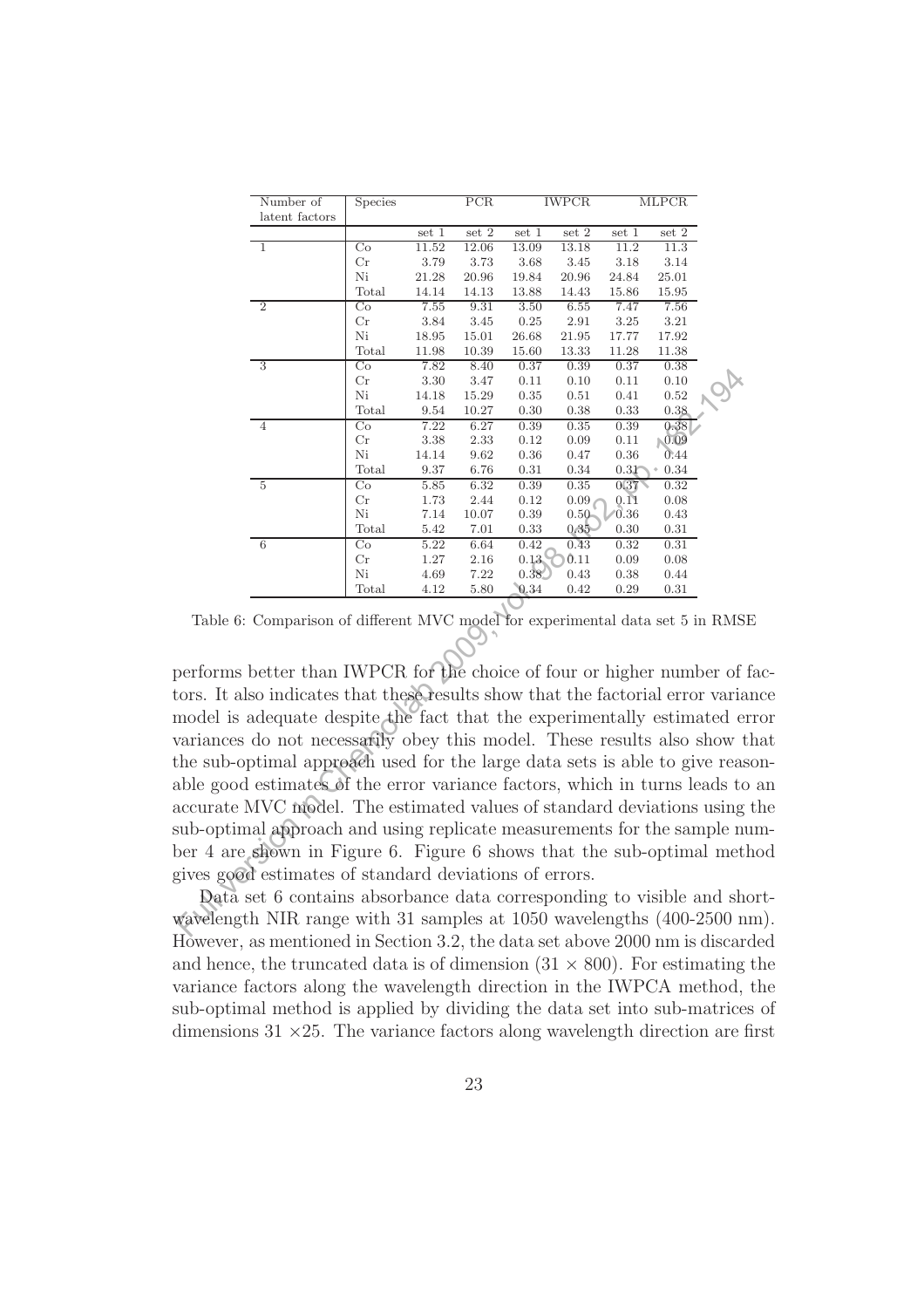| Comparisons with IWPCR           |                                  |                                 |               |  |  |  |  |  |
|----------------------------------|----------------------------------|---------------------------------|---------------|--|--|--|--|--|
|                                  |                                  | Significance values obtained    |               |  |  |  |  |  |
|                                  | by randomization t-test          |                                 |               |  |  |  |  |  |
| $#$ Factors<br>Prediction method | 3                                |                                 | $\mathfrak h$ |  |  |  |  |  |
| <b>PCR</b>                       |                                  | $0.005$ $0.005$ $0.005$ $0.005$ |               |  |  |  |  |  |
| <b>MLPCR</b>                     |                                  | $0.035$ $0.99$ $0.87$ 1         |               |  |  |  |  |  |
|                                  | Comparison between PCR and MLPCR |                                 |               |  |  |  |  |  |
| <b>MLPCR</b>                     |                                  | $0.005$ $0.005$ $0.005$ $0.005$ |               |  |  |  |  |  |
|                                  |                                  |                                 |               |  |  |  |  |  |

Table 7: Application of the randomized test on the experimental data set  $\frac{6}{5}$  (set 1) for the number of factors equal 3 to 6. All tests are one-sided with 199 trials.

estimated followed by estimating the variance factors along mixture direction. The results obtained by applying all three methods for RMSE values and the randomization t-test are given in Tables 7 and 8. The RMSE values in Table 7 indicate that PCR performs poorly for all the number of factors. In case of IWPCR, it performs poorly for the number of factors equal to three. However, when the number of factors are chosen equal to four or five, there is a marginal difference between the RMSE values obtained by IWPCR and MLPCR. The poor performance of IWPCR for the number of factors equal to three could either be due the presence of a baseline spectra or due to the error variances not following the factored noise model. In spite of marginal difference in RMSE values of MLPCR and IWPCR, the randomization ttest in Table 8 shows that MLPCR performs better than IWPCR. In case of PCR, it performs as good as IWPCR for the number of factors equal to three but performs poorly when number of factors equal to four or five. MLPCR Comparison between PCR and MLPCR<br>
Indee 7: Application of the randomized test on the experimental data set  $Q_{\text{eff}}(1)$  for<br>
unumber of factors equal 3 to 6. All tests are one-sided with 199 trials.<br>
Setimated follo

In all the simulated and experimental data sets, the true rank of the measured absorbance matrix (dimension of the absorbance subspace) may not be known *a priori* and may have to be estimated. Typically, PCA methods estimate the true rank by examining the singular values. An approach is to look for a sharp change in the singular values by using a SCREE plot [7]. However, for many practical data sets the SCREE plot may not reveal sharp changes. On the other hand, if the noise follows the model used to develop IPCA or IWPCA, then it was shown that the lowest rejected singular values should all be close to unity, while the other singular values corresponding to the chosen rank of the subspace (number of factors chosen) should be greater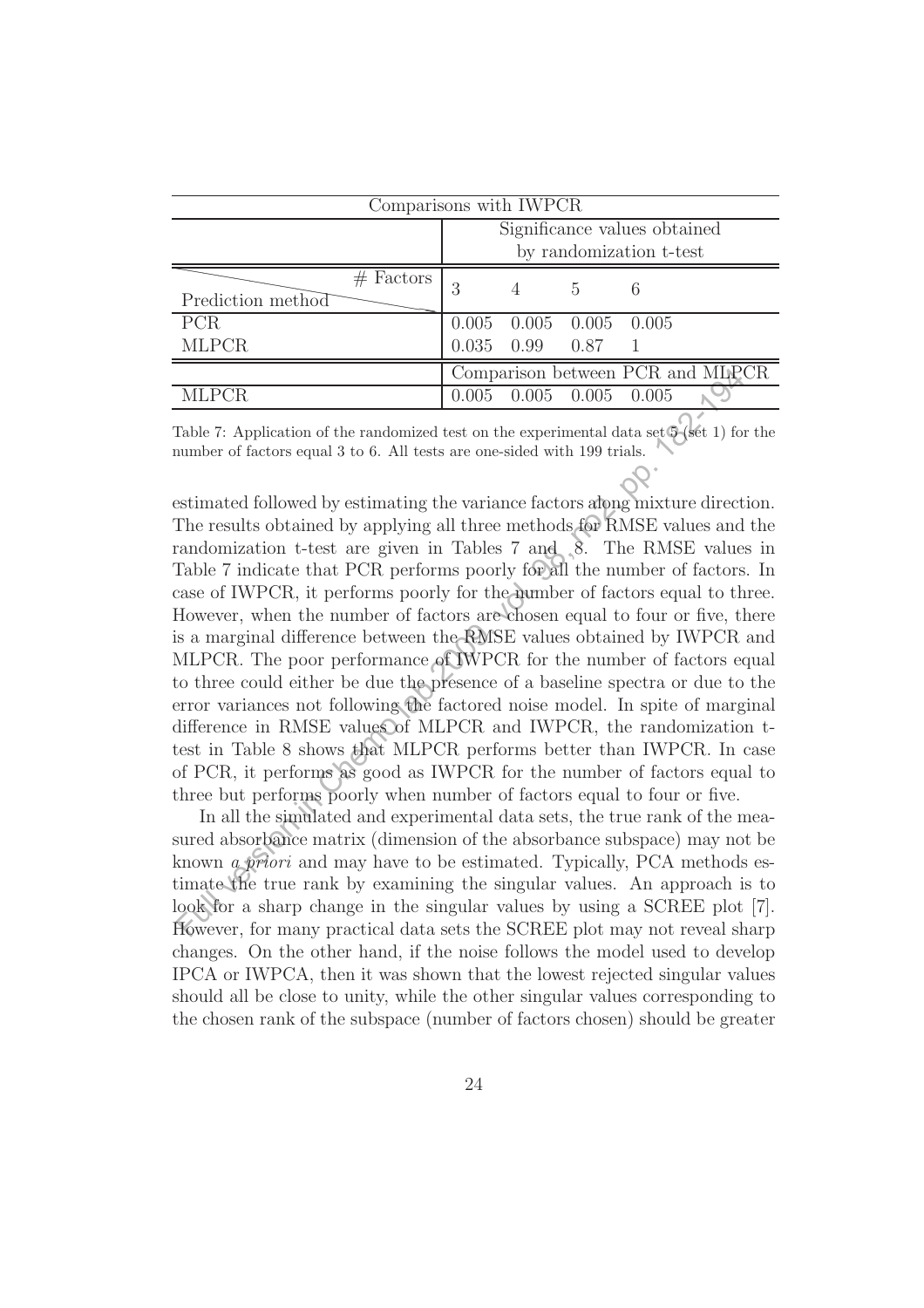| Number of latent factors | <b>Species</b> | PCR  | <b>IWPCR</b> | <b>MLPCR</b> |
|--------------------------|----------------|------|--------------|--------------|
| 3                        | Toluene        | 5.00 | 6.34         | 0.12         |
|                          | Chlorobenzene  | 6.27 | 10.4         | 0.13         |
|                          | Heptane        | 2.94 | 2.79         | 0.09         |
|                          | Total          | 4.93 | 7.36         | 0.11         |
| $\overline{4}$           | Toluene        | 2.66 | 0.25         | 0.13         |
|                          | Chlorobenzene  | 6.29 | 0.12         | 0.10         |
|                          | Heptane        | 2.46 | 0.08         | $\Omega$ .07 |
|                          | Total          | 4.19 | 0.17         | 0.10         |
| $\overline{5}$           | Toluene        | 2.77 | 0.19         | 0.13         |
|                          | Chlorobenzene  | 6.51 | 0.11         | 0.11         |
|                          | Heptane        | 2.50 | 0.07         | 0.07         |
|                          | Total          | 4.33 | 0.14         | 0.10         |

Reposed to the Report

| $\overline{4}$ |                                                                                 | Toluene                      |              | 2.66           | 0.25      | 0.13                   |  |
|----------------|---------------------------------------------------------------------------------|------------------------------|--------------|----------------|-----------|------------------------|--|
|                |                                                                                 | Chlorobenzene                |              | 6.29           | 0.12      | 0.10                   |  |
|                |                                                                                 | Heptane                      |              | 2.46           | 0.08      | $\omega$ .07           |  |
|                |                                                                                 | Total                        |              | 4.19           | 0.17      | 0.10                   |  |
| $\overline{5}$ |                                                                                 | Toluene                      |              | 2.77           | 0.19      | 0.13                   |  |
|                |                                                                                 | Chlorobenzene                |              | 6.51           | 0.10      | 0.11                   |  |
|                |                                                                                 | Heptane                      |              | 2.50           | 0.07      | 0.07                   |  |
|                |                                                                                 | Total                        |              | 4.33           | 0.14      | 0.10                   |  |
|                | Table 8: RMSE value comparison of different MVC model for experimental data set |                              |              |                |           |                        |  |
|                |                                                                                 |                              |              |                |           |                        |  |
|                |                                                                                 |                              |              |                |           |                        |  |
|                |                                                                                 |                              |              |                |           |                        |  |
|                |                                                                                 |                              |              |                |           |                        |  |
|                |                                                                                 |                              |              |                |           |                        |  |
|                |                                                                                 |                              |              |                |           |                        |  |
|                |                                                                                 | Comparisons with IWPCR       |              |                |           |                        |  |
|                |                                                                                 | Significance values obtained |              |                |           |                        |  |
|                |                                                                                 | by randomization t-test      |              |                |           |                        |  |
|                |                                                                                 | $#$ Factors                  | 3            | $\overline{4}$ | 5         |                        |  |
|                | Prediction method                                                               |                              |              |                |           |                        |  |
|                | PCR                                                                             |                              | $\mathbf{1}$ | 0.005          | 0.005     |                        |  |
|                | MLPCR                                                                           |                              | $\mathbf{1}$ | 1              |           |                        |  |
|                |                                                                                 |                              |              |                |           | Comparison between PCR |  |
|                |                                                                                 |                              |              |                | and MLPCR |                        |  |
|                | <b>MLPCR</b>                                                                    |                              | 0.005        | 0.005          | 0.005     |                        |  |
|                |                                                                                 |                              |              |                |           |                        |  |

Table 9: Application of the randomized test on the experimental data set 6 for the number of factors equal 3 to 5. All tests are one-sided with 199 trials.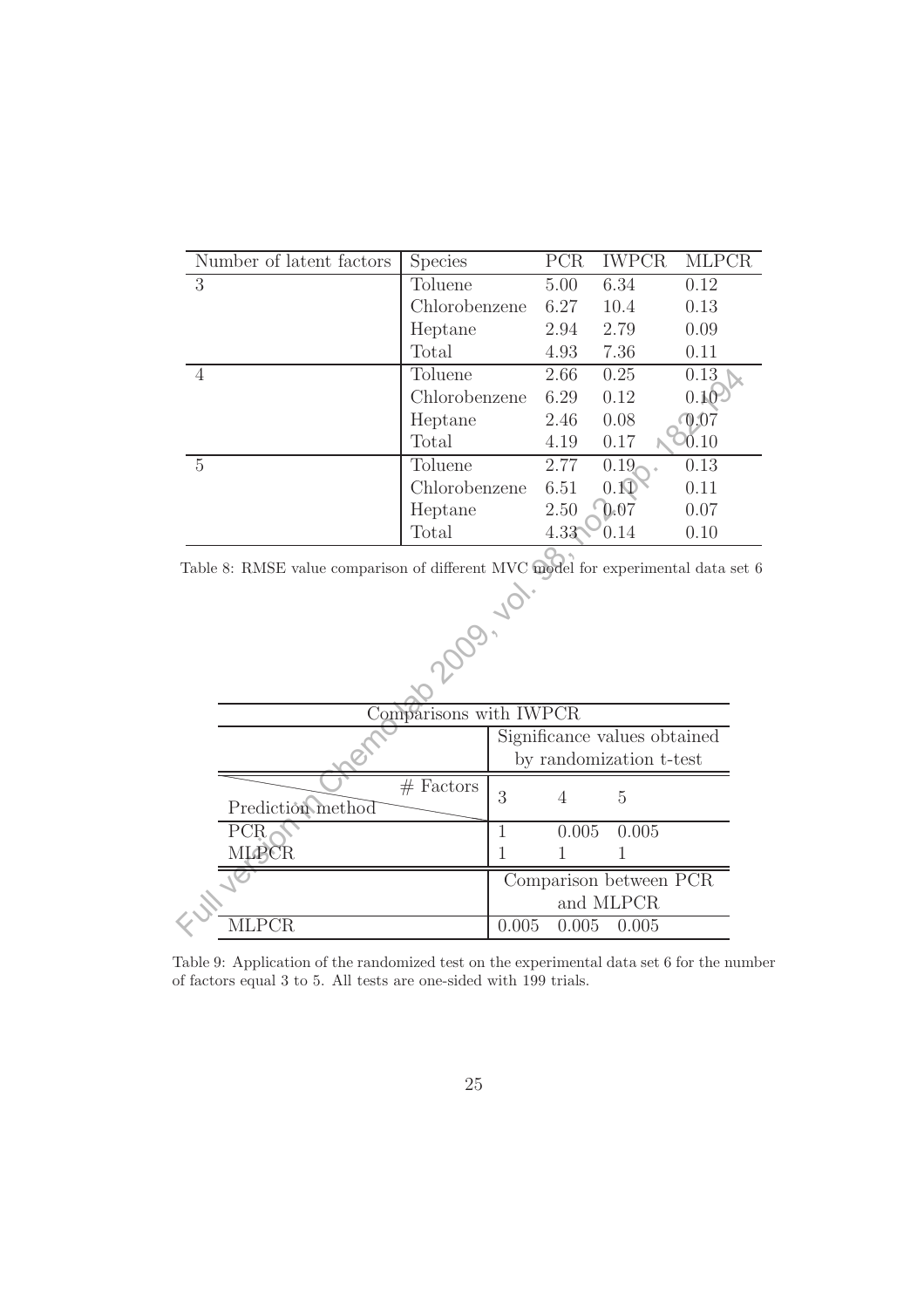than unity. Figure 7 shows the plot of logarithm of singular values obtained at convergence of the IWPCA method for different number of factors chosen for the experimental data set. Figure 7 shows that the theoretical result may not be precisely satisfied (since the errors may not satisfy the assumption of factored noise model). However, if we closely examine the singular values for different factors in Figure 7, it is observed that if 3 or 4 factors are chosen, the corresponding 3 or 4 singular values are greater than unity while the remaining singular values are reasonably close to unity. But in the case of 5 and 6 factors, more than 5 and 6 singular values are greater than unity. Furthermore, the singular values also show a sharp decrease after the first four singular values. From these observations, the true rank for the experimental data set may be estimated as three or four. Another practical measure for determining the dimension of the true data subspace is to look for a sharp decrease in the RMSET values of the MVC models developed as the number of factors chosen is increased. It is observed from the results presented in all tables, that in the case of IWPCR and MLPCR for all data sets the RMSE and RMSET values decrease significantly when the number of factors is chosen as three after which the change is insignificant. Thus, it is easy to conclude that the true rank of the absorbance matrix is three for these two methods. However, using PCR such a sharp change is not observed for data set 2 and the experimental data set, and it is not easy to accurately estimate the true rank of the absorbance matrix. These results further confirm that the use of either estimated or known error variances to scale the data is necessary and useful to estimate the correct number of independent species and to develop accurate MVC models. where the tentraling singural values are reasonably cose to unity. For the case of 5 and 6 factors, more than 5 and 6 singular values are precise the first four singular values. From these observations, the true park for

# 5. Conclusion

The focus of this work was to develop multivariate calibration models for non-replicated measurements. A new method called IWPCA was developed for simultaneously estimating a true subspace (model) and error covariance matrix from the data matrix for the factorial noise model. The MVC method called IWPCR developed using the proposed approach was found to provide more accurate estimates than PCR models on both simulated and experimental data sets. IWPCR also gives as good performance as MLPCR without the requirement of replicate measurements and a priori information on error variances when the data set follows factorial noise model. A sub-optimal approach for applying IWPCR to large data sets is also proposed which al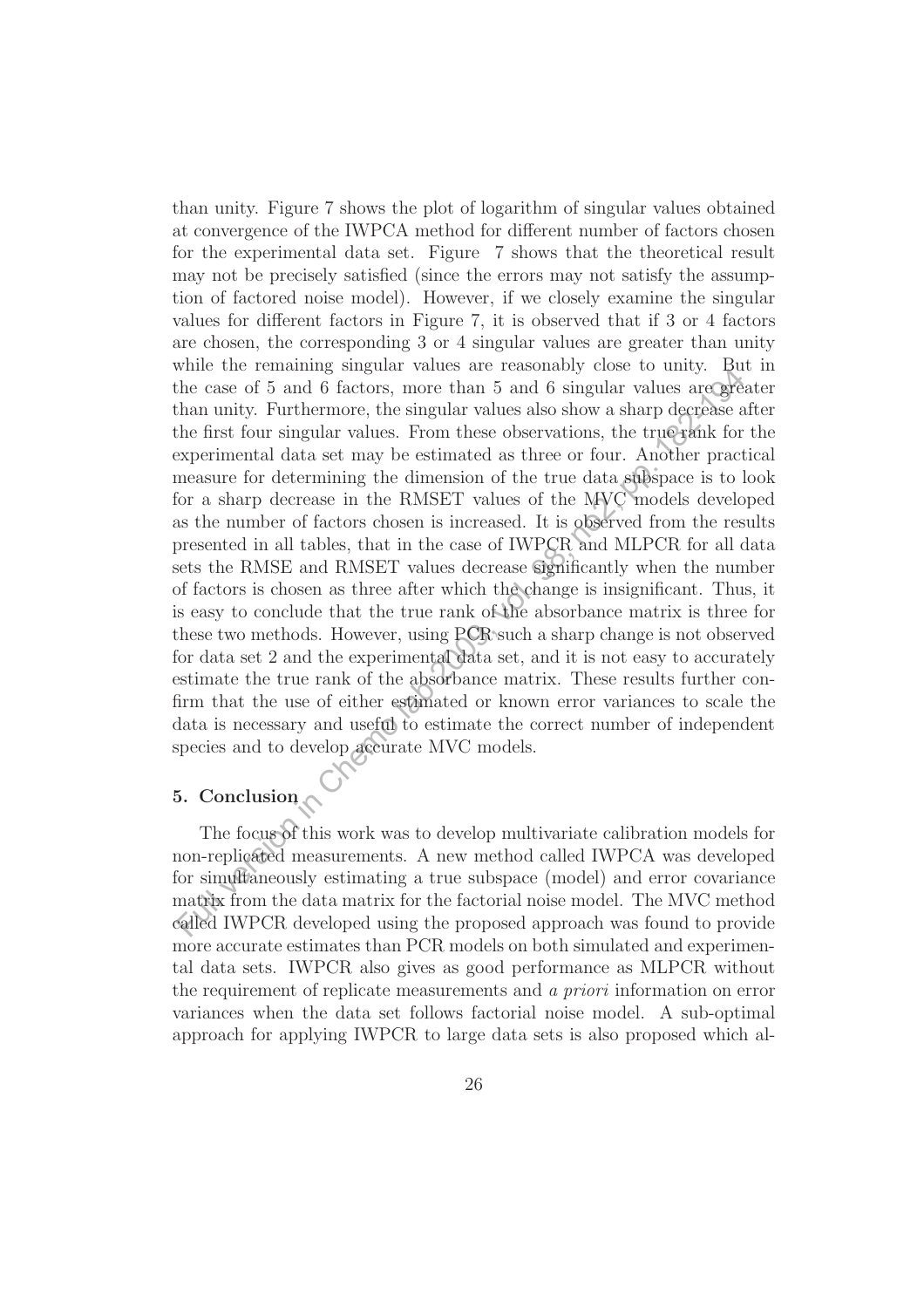lows large number of error variance factors to be estimated. These attractive features of the IWPCR method makes it a practically useful method for developing accurate MVC models and in other applications where PCA is used.

# References

- [1] Narasimhan, S. and Shah, S. L., Control Engineering Practice , 16, (2008), 146-155.
- [2] Bhatt, N. P., Mitna, A. and Narasimhan, S., *Chemom. Intell. Lab. Syst.*, **85.** (2007). 70-81. 85, (2007), 70-81.
- [3] Paatero, P. and Tapper, U., Chemom. Intell. Lab. Syst., 18, (1993), 183-194.
- [4] Cochran, R. N. and Horne, F. H., Anal. Chem., 46(6), (1977), 846-853.
- [5] Wentzell, P. D., Andrews, D. T., Hamilton, D. C., Faber, K. and Kowalski, B. R., J. Chemom., 11(4), (1997a), 339-366.
- [6] Wentzell, P. D., Andrews, D. T. and Kowalski, B. R., Anal. Chem.,  $69(13), (1997b), 2299-2311.$
- [7] Jackson, J.E. , A User's Guide to Principal Components, John Wiley & Sons, New York, (2003).
- [8] Faber, N. M. and Rajkó, R., Anal. Chim. Acta., 595, (2007), 98-106.
- [9] van der Voet, H., Chemom. Intell. Lab. Syst., 25, (1994), 313-323.
- [10] Edgington, S.E. , Randomization tests, Marcel Dekker, Inc., New York, 2nd edn., (1987). (2008), 146-155.<br>
[2] Bhatt, N. P., Mitna, A. and Narasimhan, S., Chemom. Intell. Lab. S.<br> **85**, (2007), 70-81.<br>
[3] Paatero, P. and Tapper, U., Chemom. Intell. Lab. Systems (1993), 194.<br>
[4] Cochran, R. N. and Horne, F.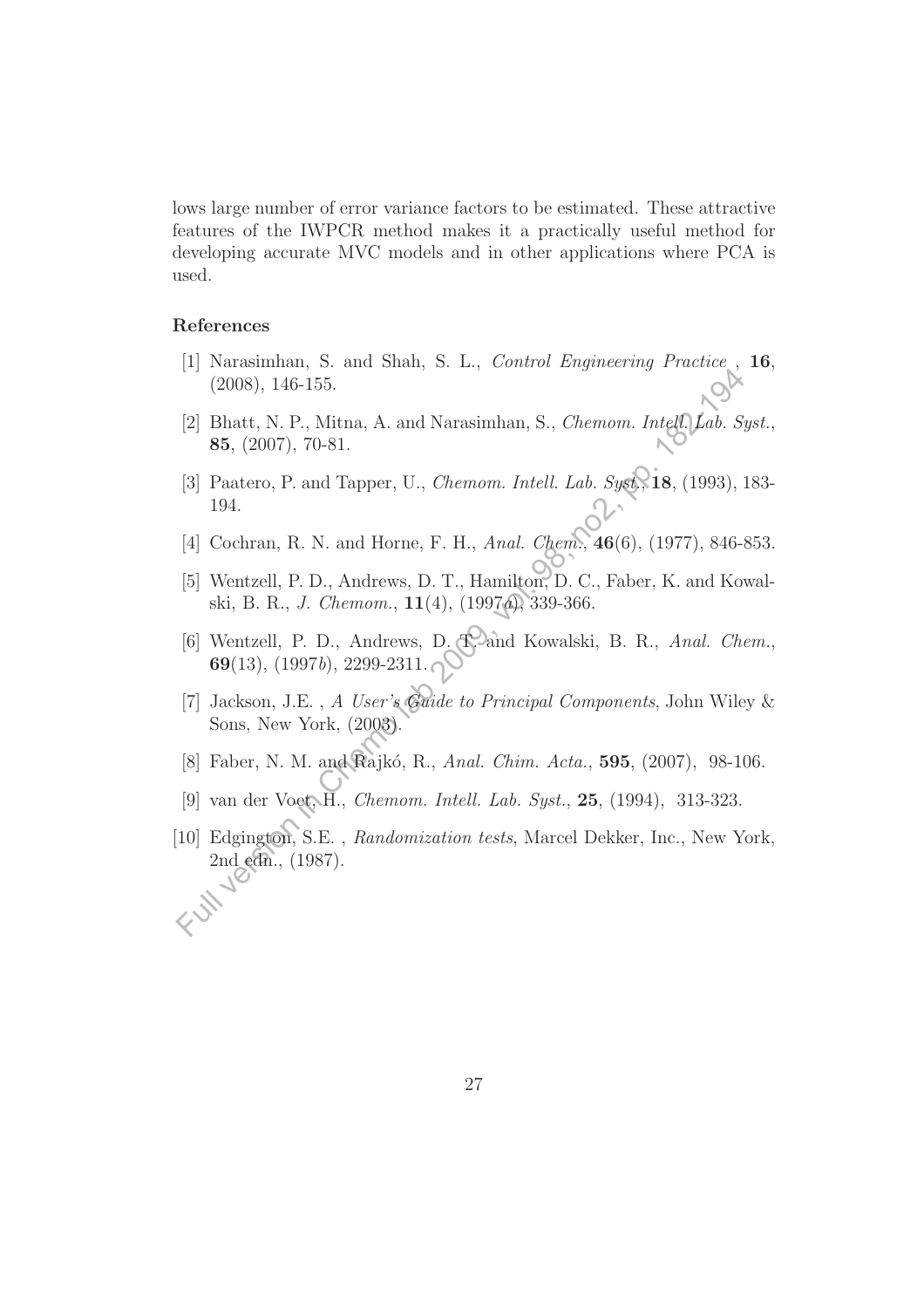

Figure 1: Experimental data set 5: (a) spectra for metal ion mixtures (b) standard deviations of measurement errors.